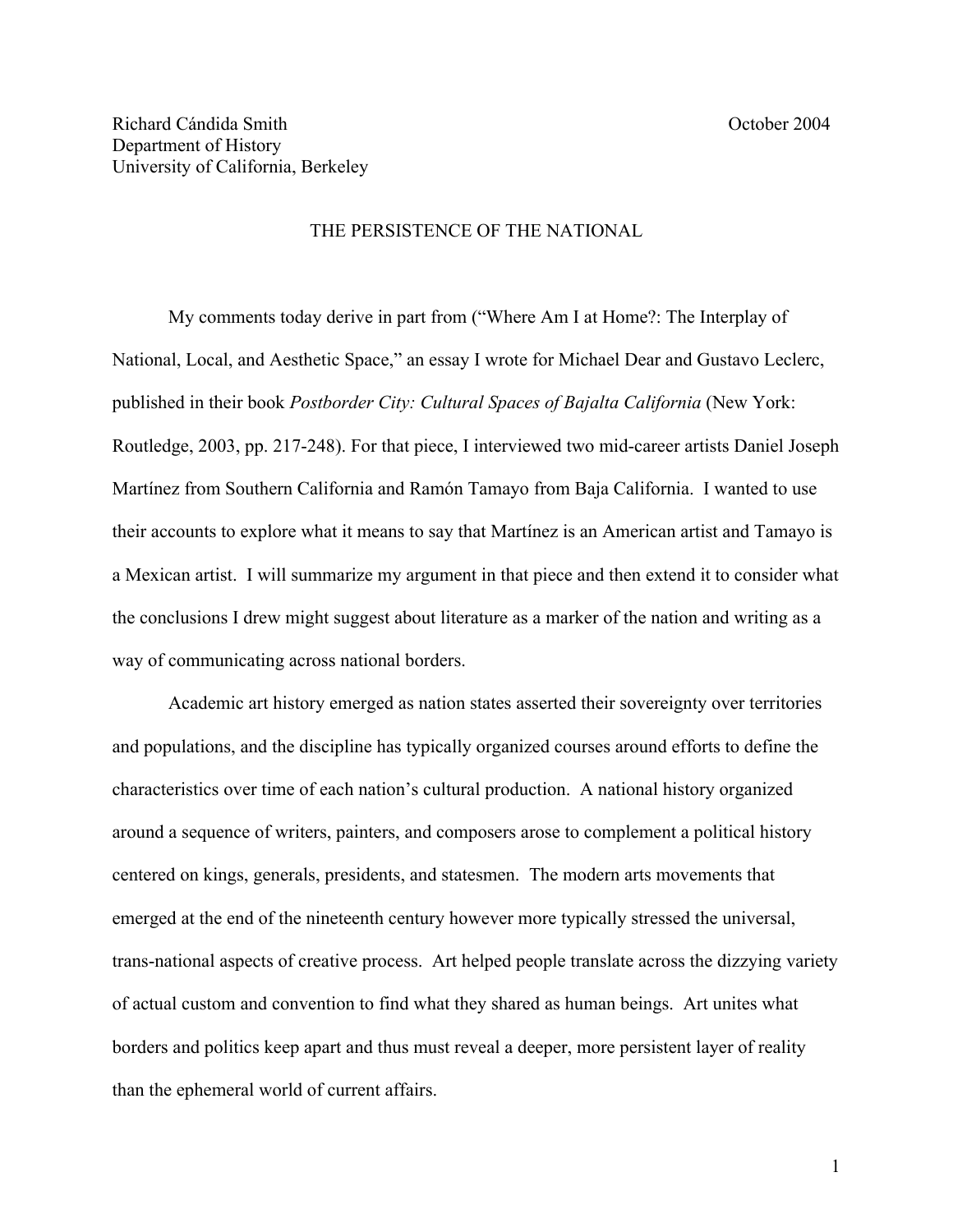Modern cultural institutions have long been organized around both national and international axes, which are difficult, perhaps impossible to disentangle. Arts institutions around the world mount international exhibitions because they serve the broader educational functions of galleries, museums, and schools defined on a national level. Such programs create images of distinct national cultures as apparent facts, they chart an imaginary topography of universal similarities and historical differences, and they define a place for the homeland within an imaginary global culture. The same piece of work reads differently in a museum gallery in San Diego and Tijuana.

My essay explored the practical implications for artists working in both a national and an international framework. The profession of art encourages the idea that art is everywhere the same but the national structures are indeed different. U.S. and Mexican educational and cultural institutions have distinct histories, organizational forms, funding sources, and priorities for what they do. They respond to different conceptions of nation and art, even as they engage in collaborations.

By focusing on homologous narrative motifs as expressed by two artists from adjacent nations, I aimed to clarify processes by which many contemporary artists achieve professional status and recognition within specific national contexts that are also always internationalized. How artists like Daniel Joseph Martínez and Ramón Tamayo resolve the sometimes conflicting demands of their national, local, and professional identities will contribute to establishing the parameters for a "post-border" culture still in emergence as artists respond to the pressures of the time by participating in the imagination of a world that's expanding and inclusive. Their work, as that of many artists, aims to create a new imaginary, in Martínez's words, "to temporarily transform the environment and alter perceptions."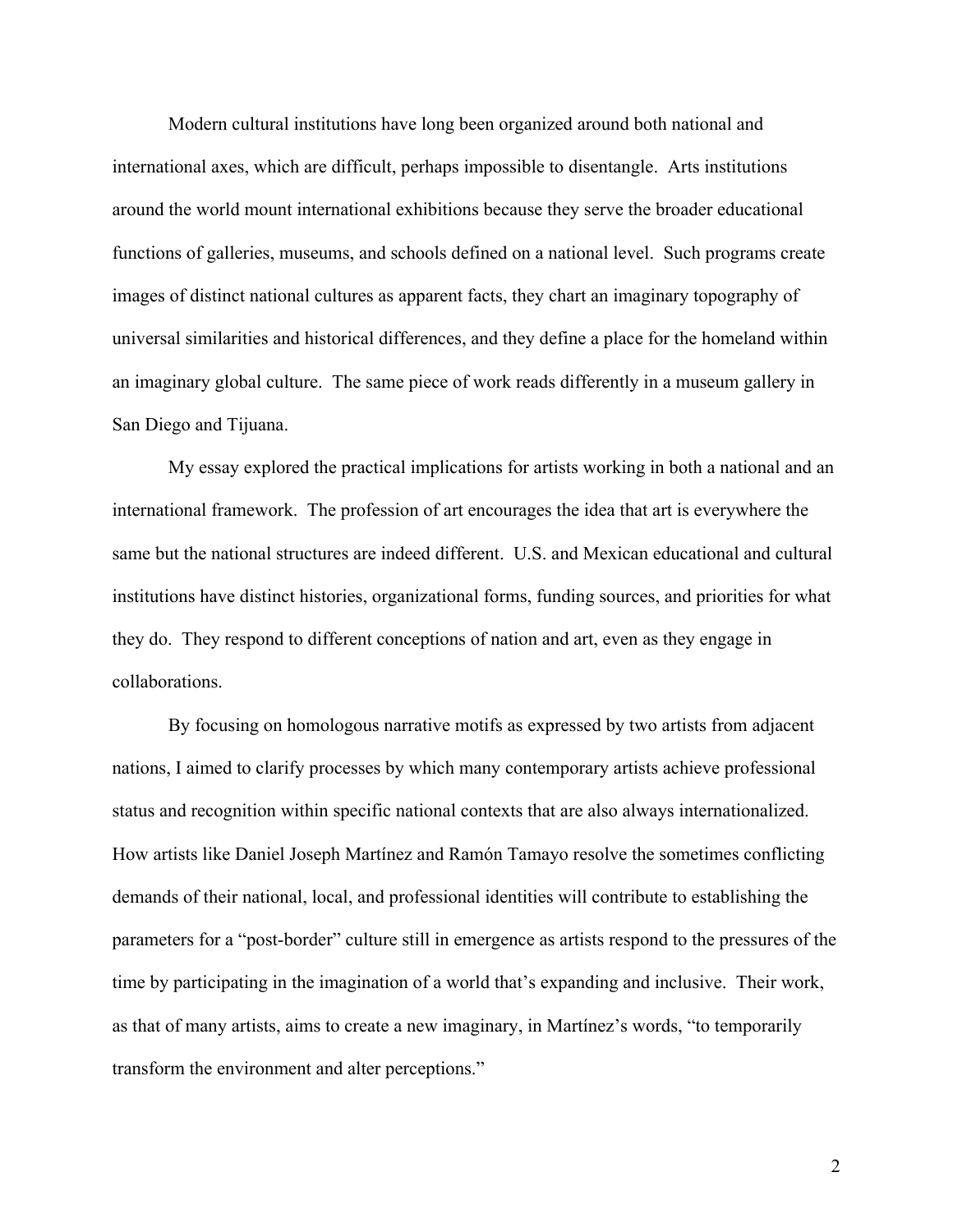The presence of well-developed educational infrastructures marked the historical moment of both artists' entrance into their professional careers. That was not accidental, as the growth of schools at all levels was a result of policy decisions and significant investments in both Mexico and the United States accumulating over decades. The careers of Tamayo and Martínez took the form they did because modern democratic societies have made education a priority and over the long term have expanded access to schools and increased the length of time students spend acquiring advanced skills. In the contemporary world, to become an artist generally means going to an institution of higher learning that socializes its students to participate in professions.

In Mexico, with more limited fiscal resources, government has acted directly and nearly exclusively to ensure educational structures that can nurture the intellectual and creative potential of its citizenry. Tamayo is a success story that shows how well Mexico has done along these lines, but as he was well aware in our interview, there are many talented, bright men of his age for whom the system did not work. In the United States, despite immense wealth, the educational system fails many, perhaps most talented young people of color. In Martínez's case the starved resources of inner-city schools were more than compensated for by his landing in a well-funded private school whose students largely though not exclusively came from wealthy backgrounds.

In the cases of Tamayo and Martínez, the educational systems functioned well enough that they did leap across barriers of class to become professional artists. In both their situations, the university proved to be the central, the essential institution that could recognize and promote their talent. In (Alta) California, much richer and with a more fully developed civil society, private schools are as important as state institutions, but in both Californias, the state has made university-level education an on-going, long-term fiscal priority. Sizable investments by the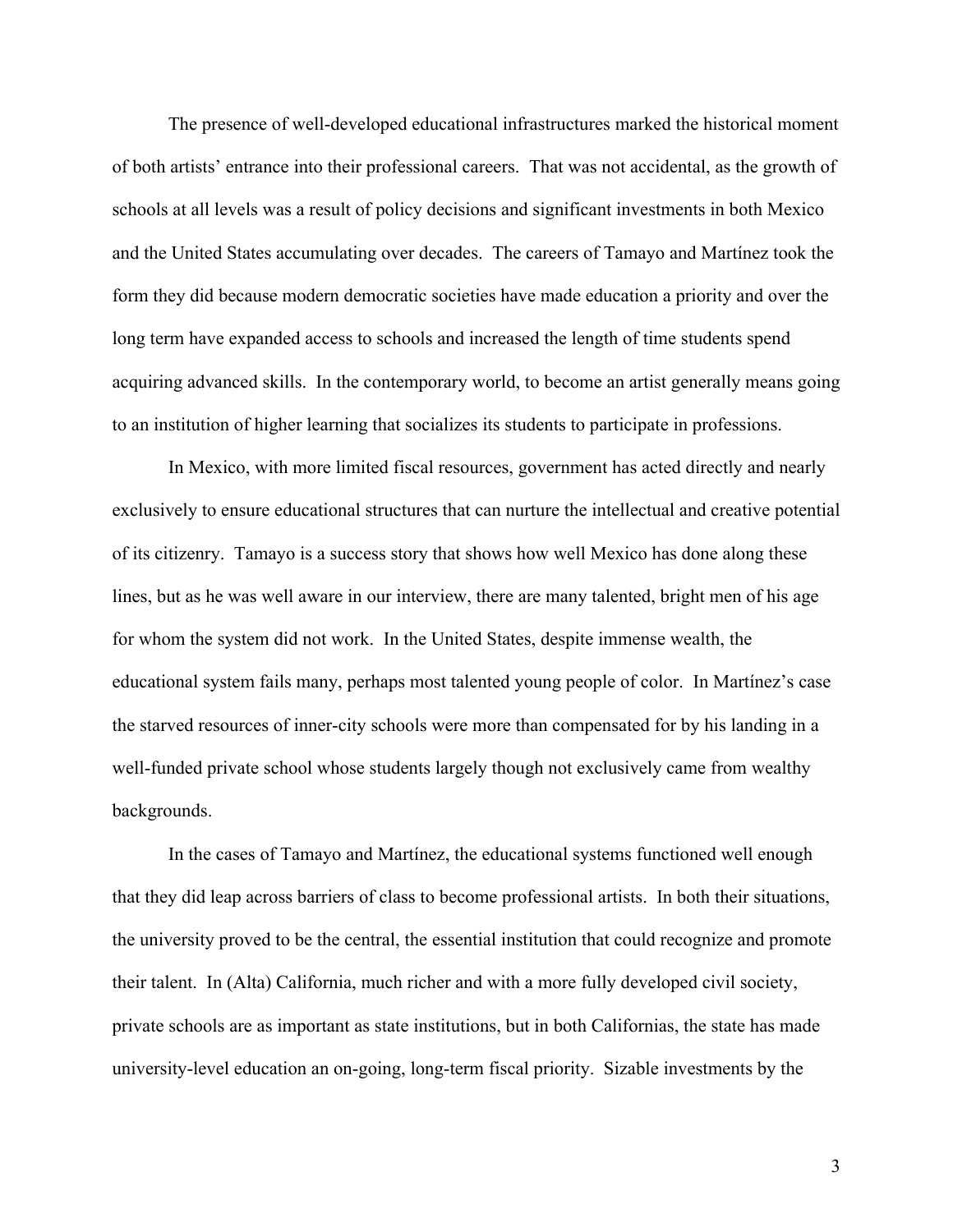citizens of the two states enable both Tamayo and Martínez to secure employment and pursue art careers that would be much more difficult to sustain had they to rely on sales of their work for survival.

University-level education has become an essential underpinning for contemporary practice of the fine arts. It provides structures for recognizing young talent, while developing and testing their skills. That modern societies put such priority on developing the potential of the young provides positions for mature artists whose careers then are defined in part by service to the educational functions of the nation-state.

However, higher education in the United States and Mexico are not identical, even if externals are remarkably similar. It is the internal structures that reveal different priorities and a distinct conception of the relation of the educated citizen to society at large. The Mexican nation, with an annual per capita domestic production that is only one-sixth of the United States', has focused more sharply on a few key goals for its educational institutions. Unlike the U.S. university with its dozens of departments, institutes, and centers, the Universidad Autónoma de Baja California, founded in 1957, has a much simpler structure. There are only a handful of faculties at the Mexicali campus primarily specializing in technical subjects. Resources have been directed to the most pressing practical needs of the state. Graduates needing advanced training will go to Mexico City or, possibly, to a foreign university. Education has been shaped around a strategy of building wealth in the hopes of raising the standard of living. Everything else is secondary. The narrative that the Universidad Autónoma de Baja California provides its students stresses education as a way of serving the larger community, though at times that noble goal may seem to be diminished into technocratic service to the multinational corporations that increasingly dominate Mexico's northern border communities.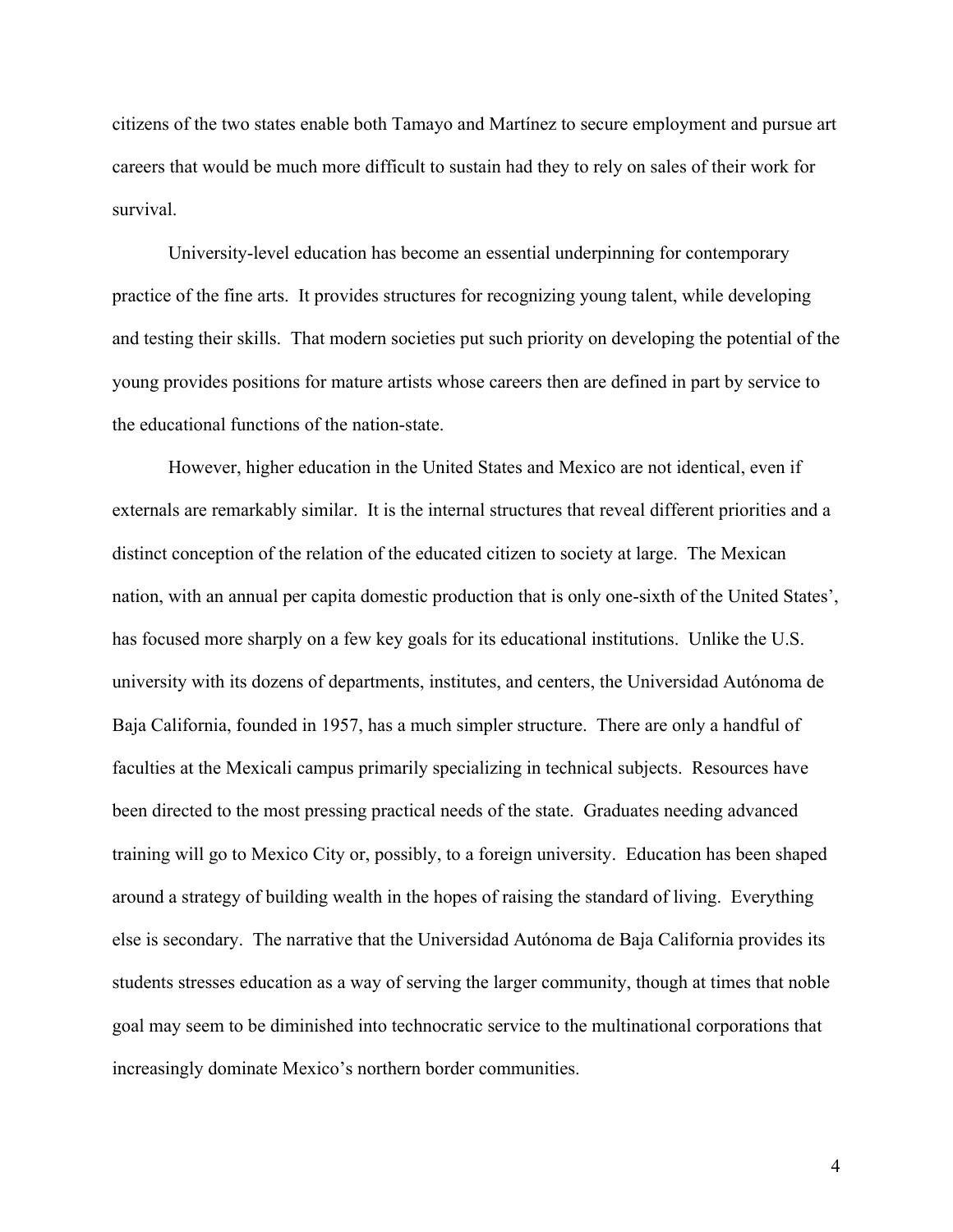As Tamayo's position at the university indicates, arts and literature are certainly not absent from campus life. Indeed they seemed more visible, more integrated into the life of the school, than on any U.S. campus where I have taught, but courses related to the arts are offered as electives for personal improvement or recreational diversion. They are organized in conjunction with a variety of student clubs that provide resources for exploring theater, video, painting, photography, and music, including access to equipment most students cannot afford. Arts classes are open as well to the broader community as part of the general service the university provides to the citizens of the state, services that include regular arts festivals, concerts, and theater productions. The structure of the arts on campus conveys a straightforward message that they are vital aspects of personal enrichment and intellectual development, but they are to be private rather than professional interests.<sup>1</sup>

The U.S. university developed around a dual set of goals: providing undergraduates with a broad liberal arts education and graduate students with professional training for positions in the law, medicine, business, or education. Studio art and theater programs grew slowly until the post-World War II period when they became universal in colleges and universities. The mark of maturity for any field is the development of graduate programs that provide advanced degrees. In most cases, the holders of those degrees will find jobs teaching at another school, helping to perpetuate the field as a subject of learning and participating in the reproduction of a leadership group whose expertise rests on a theorized understanding of the field's practice. For studio art to function as an equal on campus, art could no longer be considered a vocation or calling. Art became instead a field of research, in which critical and theoretical perspectives are more important than practical skills.

<sup>&</sup>lt;sup>1</sup> In May 2003, the Universidad Autónoma de Baja California created a new Faculty of Arts to add practical and professional courses whils continuing public programs for the general student body and the off-campus community.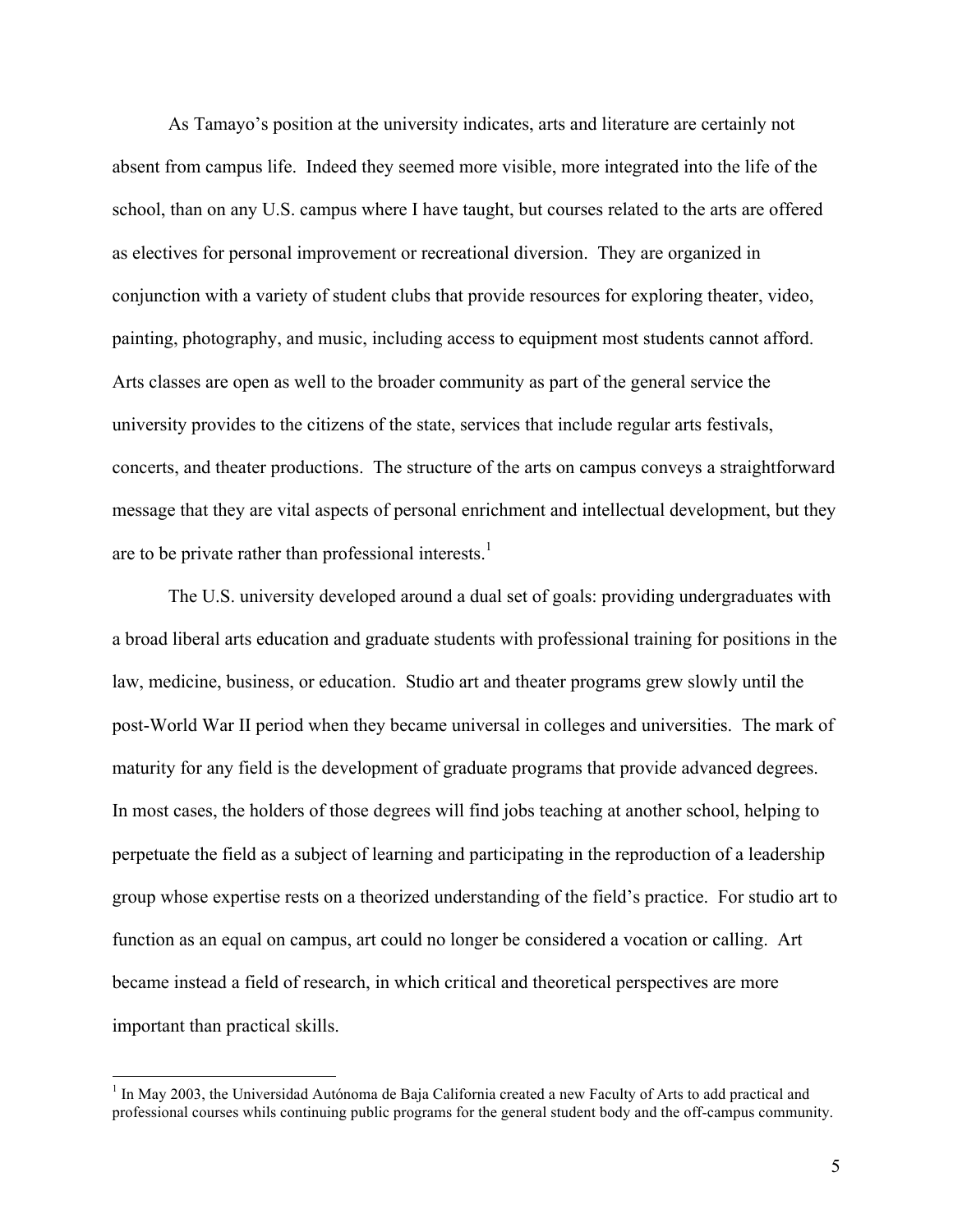Criticality has become a defining feature of contemporary art as a professional endeavor in the United States and certainly elsewhere. A mature culture institutes for itself a defined zone for disengagement, self-reflection, and auto-critique, which can be directed against aesthetic theory, the forms that art takes, the epistemology of vision and performance, the commodification of art objects or processes, or the structures of symbolic power that are proposed for defining a social entity such as a nation. Within a professionalized art discourse, the use of aesthetic rather than social science theory to discuss political or social phenomena carries no implications about the nature of the realities that theories describe. It merely locates the discussion as taking place within an established institutional framework that has narrowed the terms of reference so that insights particular to that field can be deepened.

Differences between university structures and the place of the arts in university education reflect disparities in social resources as well as the relatively younger history of higher education in Baja California. They also express different conceptions of the relation of the individual to the nation. Mexican education stresses raising collective technical capacities, while U.S. education puts higher priority on individual development. The goals are not foreign to each other. Indeed, they are so easily translatable that one could easily think that the nature of educational structures reflects only financial realities rather than distinctive goals. However, the structures that universities have taken channel activity and provide guidelines for evaluating outcomes. The importance of this for everyday practice in the arts can be tested in assessing the projects that Martínez and Tamayo have developed to engage local communities, in other words, the projects they have undertaken in order to critique the nations that formed them.

The danger for anyone, artist or not, who lives in a provincial environment is an assumption that there are inadequate resources for activities, which to be done well must be done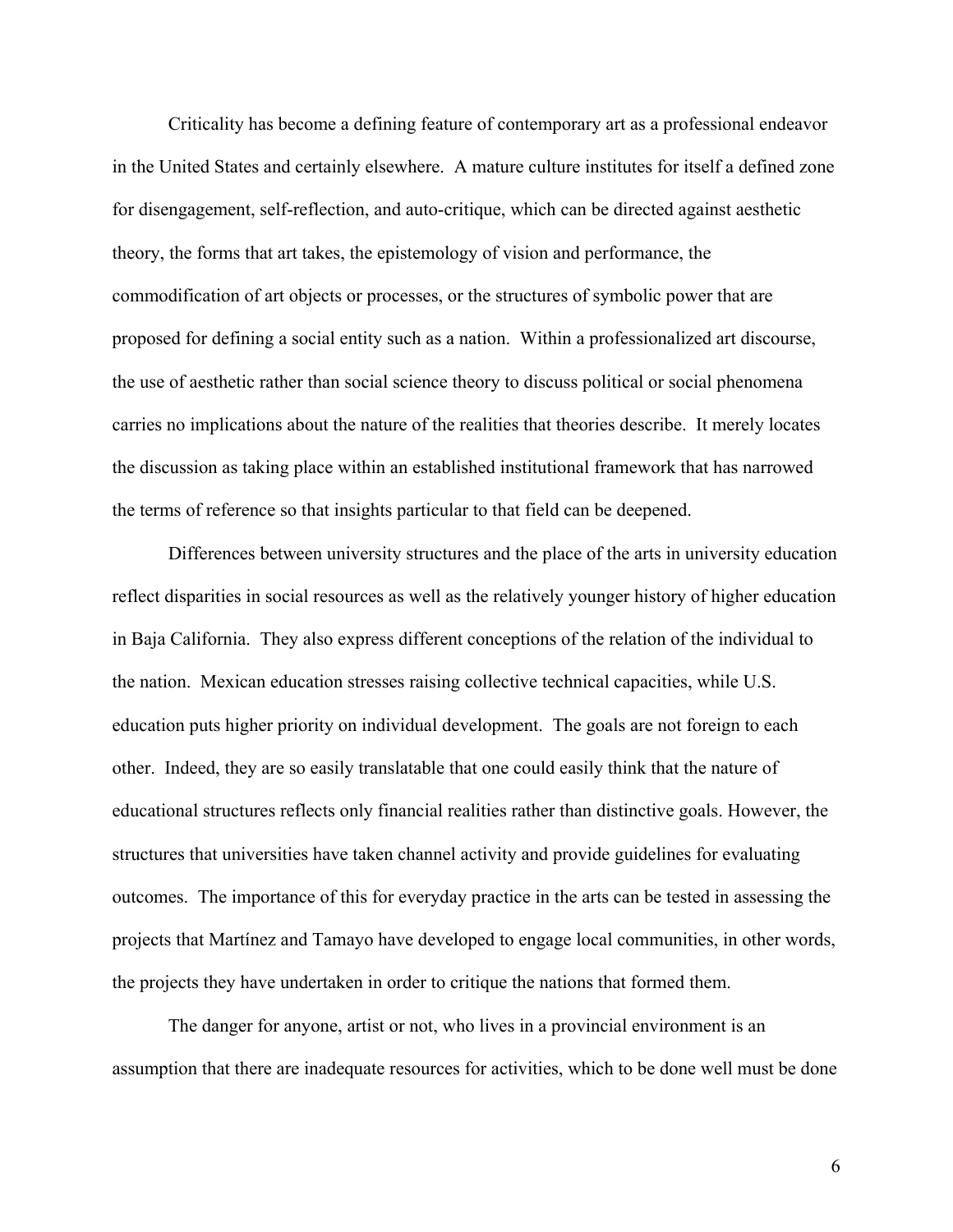elsewhere. The challenge is to escape the self-censorship that accompanies provincialization. *"We do theater,"* Tamayo said, *"but we have no theater, no lights. We accept the conditions that we have." [TAPE 2]* His method is to be able to perform even in the most limited conditions, even if there is only one person available to present a play. The "actors" for his oneperformer version of Antoine de Saint-Exupéry's *The Little Prince* are Leggo figures and plastic toy dolls that he bought at the *tianguis*. The performer moves the figures on top of a portable table while shifting from voice to voice. As products of commercial culture, the characters are grounded in readily recognizable cultural icons that his audiences can easily identify—in this case Merlin, a Star Trek figure, and a Ninja warrior who served as the Aviator.

The goal is to refocus the theater experience onto the immediate presence of other human beings and what they can suggest with vocal and movement gestures: *"Every person carries everything needed for theater in and on his own person." [TAPE 2]* If all the resources needed for creativity are always at hand, then "lack of resources" can never be a reason for not creating. The university subsidizes Tamayo's projects as part of its service to the people of the state, providing a relatively secure environment for his exploration of an innovative idea that bureaucratically can be readily understood as cultural recreation.

His sculpture likewise has served dual purposes that mix art and public service. Like any visual artist, he explores plastic form in a variety of media and then exhibits the completed work at museums and galleries. At the same time, these forms have been redesigned for an experiment conducted by the engineering and architecture faculties at UABC to create controlled microclimates in child care centers. Hooked up with water conduits and placed in relation to shade trees, his sculptures will provide space where children can play and enjoy themselves outside during the summer, when the thermometer is usually above 40 degrees Celsius. The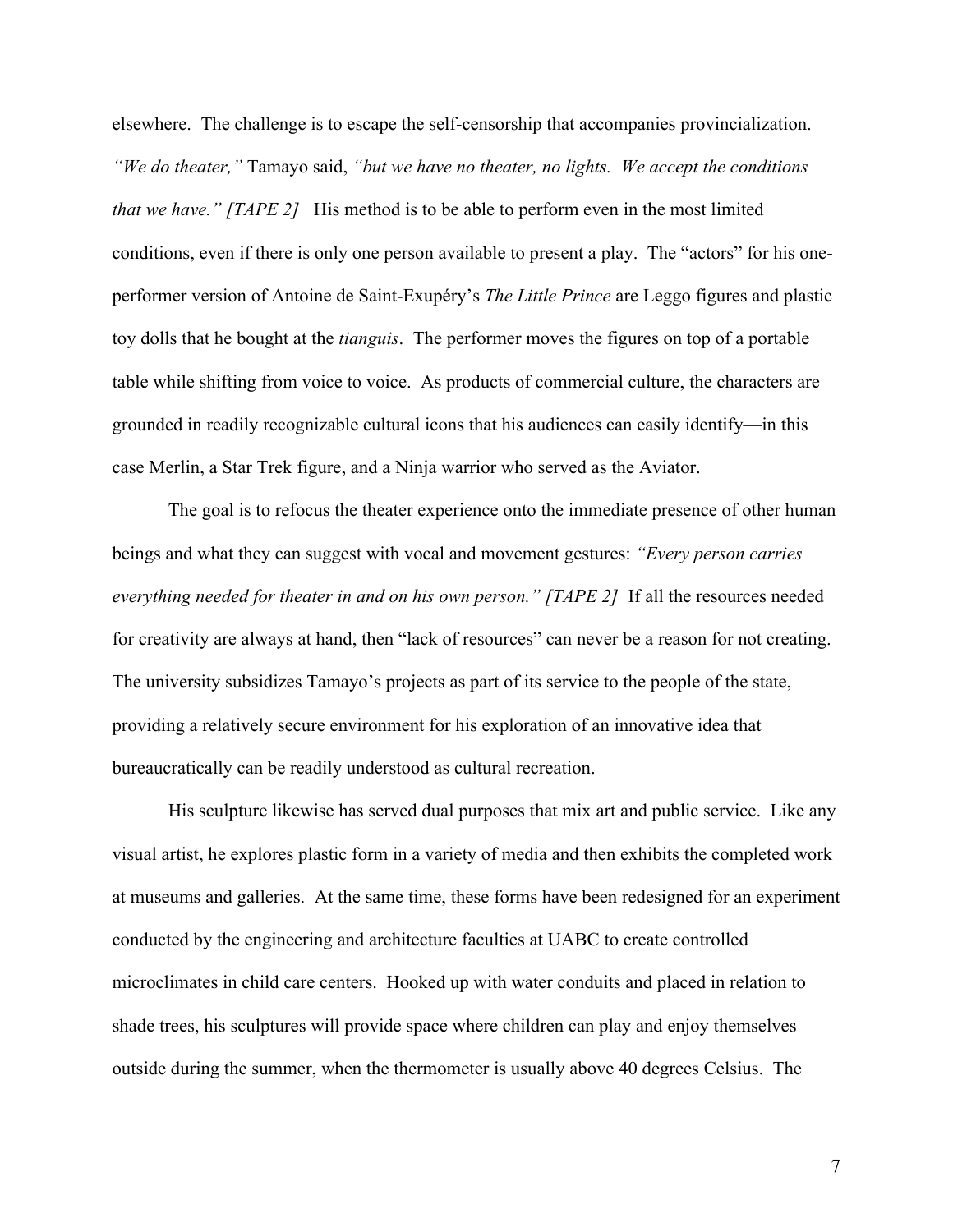project is not expensive, and the planners hope it will offer a prototype for providing schools in low desert areas throughout Mexico and the Southwest United States with practical play space that is moist and cool.

While Tamayo has defined his project by a commitment to one city and one state, Martínez has typically created projects far from his home town of Los Angeles, where the ubiquity of art is such that even the most provocative piece will disappear into a plethora of stimulation provided in one of the true world cities, the very kind of metropolitan center that may be sucking the creative life out of countless cities like Mexicali. His projects have taken a wide variety of forms: films, video, photographs, opera, street theater, but his best-known work has been a series of public art installations that took seriously the challenge of connecting art to immediate concerns of everyday life in particular locations. He could enter a local community as a relative outsider, listen to what people had to say, and then try to create a situation where communication between opposed viewpoints would have to happen. For taking his role as a public intellectual seriously, he has gained a reputation as a difficult artist, paradoxically seeming to confirm the alienation of art from life, a central ideological tenet guaranteeing the privileged position of fine arts institutions.

The most dramatic and ultimately validating response to Martínez's work happened at Cornell University in 1993, when he was commissioned to do a site-specific piece for an exhibition of Chicano art. He was reading in psychogeography at the time, particularly examining the writings of Guy Debord and the situationists on the May 1968 events in France. As he looked over the maps of how students and intellectuals set up barricades around the Sorbonne and effectively took over Paris and brought the whole nation to a halt, the paths around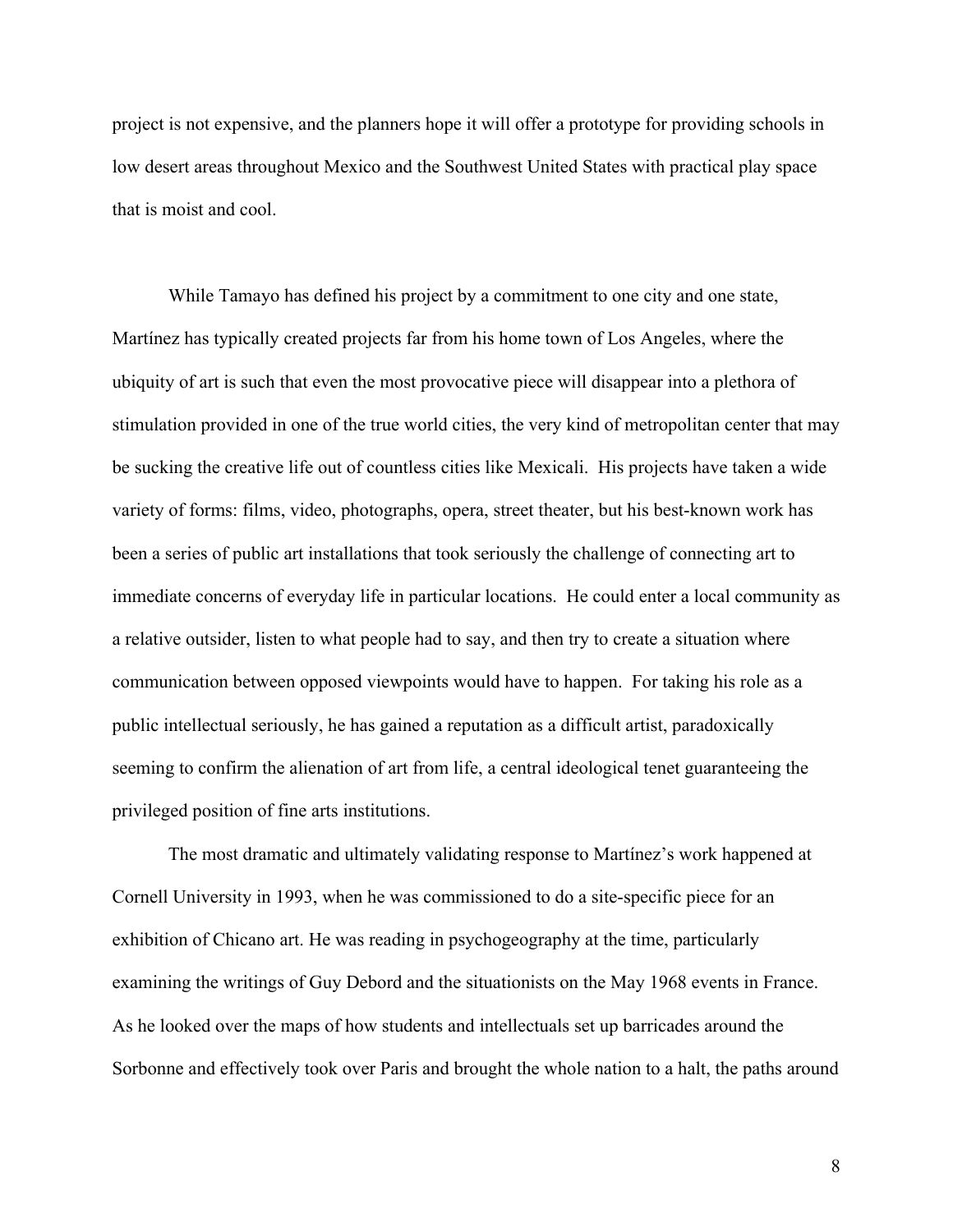the Cornell campus reminded him of the streets surrounding the Sorbonne. He proposed erecting barriers to block movement around campus. This led to *The Castle Is Burning*, a title taken from graffiti in Paris in 1968, but to many at Cornell an obvious reference to the castle-like administration building overlooking the campus.

"Privilege is articulated through use of architecture and space," he told me as he described the project. "So I thought I'm just going to mess it up a little bit. I'm going to overlay the exact pattern of barricades in Paris over the Cornell campus.…I took the arts quad and I created a wall across the whole thing. I made a barricade out of 'black ice.' It was as beautiful as a Reinhardt. But I created a line across the panels. When the snow hit the ground behind the wall, the light hit the snow and bounced up and created a luminescent line across the whole thing.…The real question is private/public. It was a way for me to create disorder. Maybe people misunderstood me. The panels that made words above started to be destroyed."

After he returned to Los Angeles, a group of conservative students announced their intention to destroy it. Four hundred other students, mostly students of color, formed a human chain around the work to defend it. Following a battle between the student groups, there was a student occupation of the administration building. The university's passivity in the face of vandalism directed against a work by an artist of color was symptomatic of the administration's refusal to acknowledge, much less address, a long-standing pattern of intimidation against students and faculty of color. Access to higher education meant only being present on campus but not being included. Students demanded hiring of more faculty of color, building library collections in ethnic studies, and changing the curriculum to address the interests and needs of students of color. Martínez recalled that the president blamed him for the situation rather than looking at how the university's policies created a hostile racial climate at Cornell: "'Individuals'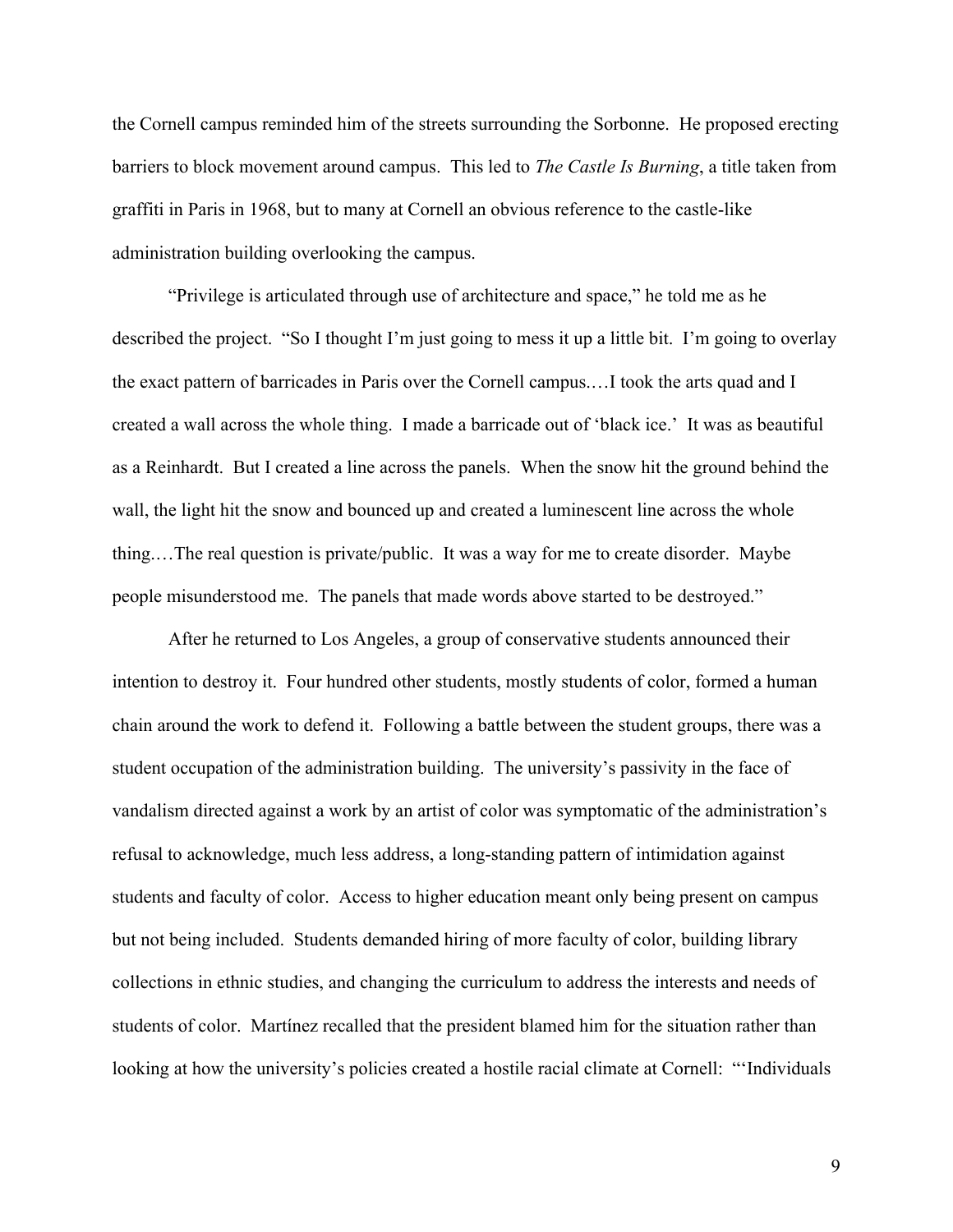like Martínez will be the demise of western civilization.' Wow! Just one little person. It was like the servants taking over the house. You can't have that."

In the end, student demands were met and the president resigned as a result of his failure to manage the confrontation. Since 1993, Chicano students at Cornell continue to celebrate the anniversary of the Day Hall takeover and honor the inspiration they or their antecedents received from *The Castle Is Burning*. "And what is it?" Daniel asked. "Just a little bit of art, a hope, an idea. I laid the plans out. They picked it up, read the plan, and enacted it. A sleeping giant lies at your feet and you don't even know it. An exceptional event, an exceptional moment."

That Martínez's public art projects have so consistently generated intense public response suggests how well his work functions as research confronting the languages and subjectpositions that the discursive regimes available have created for contemporary Americans to occupy. He begins with a proposition that whatever is said silences and his task as a poet is to return the absented, not for meaning to be overturned and replaced by nonsense, but precisely in order that the social relationships embedded in local, everyday language situations be revealed with crystalline clarity. He devalues the "real" as a shadow, which means that he must create an art that is "true" because it is not reducible to anything immediate.

No doubt Tamayo has foregone opportunities for money and recognition that might have otherwise have been available had he left Mexicali to work in Mexico City. No doubt the turmoil surrounding Martínez's projects has exacted a personal toll. Still, both have good jobs at major universities. Both lecture widely, and both continue to exhibit on an international basis. Their reputations rest on their roles as public intellectuals who transform local spaces by a professional practice. The national context in each case shapes a distinctive conception of art as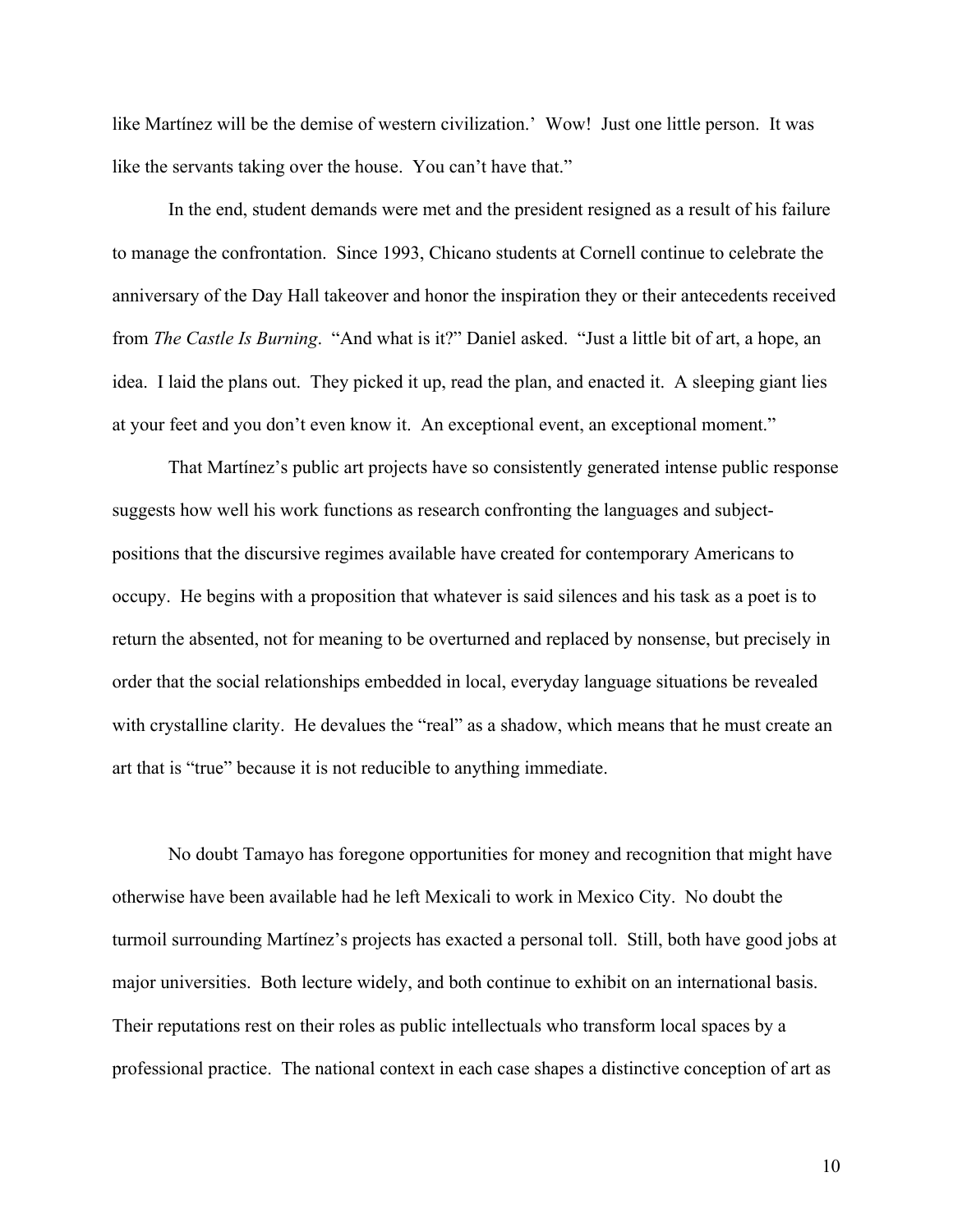a profession. Tamayo engages the immediate locality served by his university in part because he works within a cultural framework organized around ideals of public service, personal enrichment, and cultural recreation. Martínez intervenes in local situations that are not his in part because the U.S. university gives priority to conceptions of art as research and thus supports autonomous professional development. Yet in both cases, art practice as sponsored within national university environments arrives at very similar results: work that reconstructs the immediate to allow the possibility for imagining alternatives.

Contemporary experimental art practice is defined by a goal of creating imaginative space that can transcend immediate social realities, be they national or local. The professional and disciplinary autonomy of arts practices and institutions has been a relative condition enabling artists to reveal to their fellow citizens alternative modes of perception. Autonomy is relative because, even if creative expression is universal, the organization and goals of cultural institutions are not. These are products of national histories differentially expressed in a variety of regional and local contexts. Innovative art practice that aims to provide alternative perceptions of social and political realities must simultaneously critique, negate, and transcend immediate structures for professional practice—be they of either a research or a public service model—if imaginative space that counters settled perceptual and cognitive habits is to materialize.

For Daniel, working to reveal what he calls a "third" space where the absented truths of national, local, and institutional structures become palpably present has led him to what appears to be an iconoclastic or even nihilistic position. The response to his work has been such that he has developed a reputation as a "wild animal" whose ideas might be well-meaning but are suspect and possibly irresponsible. Publicly funded arts exhibitions need to satisfy two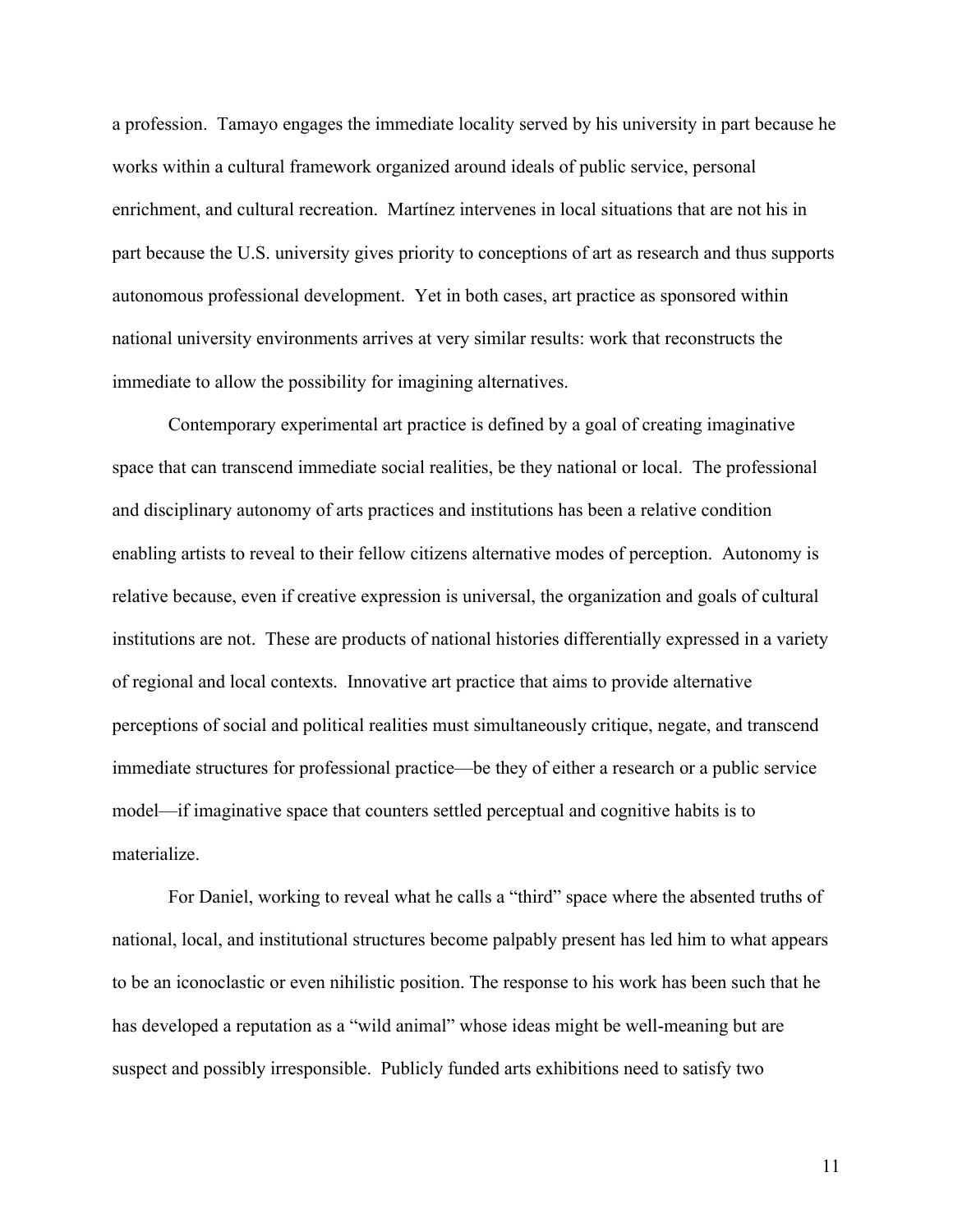conflicting demands, "excellence" and "accessibility." Martínez satisfies the first demand, but the questions he raises challenge a comfortable relationship to art. He tried to export conversations that are relevant and serious among professionals and show why they were relevant to broader publics, including the communities from which he originally came. He showed that art can provoke discussion and debate, but in a way that questioned the need for professional control.

The meaningful audience for Daniel's work, however, has been primarily professionals, who then mediate the ways in which the broader public hear of what Daniel has done. Even at Cornell, where students of color showed themselves to be the responsible ideal audience artists dream of reaching, an audience that knew how to respond and act upon the events that art made visible and understandable, they themselves were professionals in training, pondering in an alienating campus environment the existential meaning of the histories of communities of color within the United States. Higher education trains those who will become the leaders of the country (and hence putatively of the globe) in thirty years. To grasp that privilege, students of color have to learn how to convert apparent marginality into strategic assets. Daniel's work provided an important object lesson for the training of new professional cadre who *may* bring into being a world where categories of race *begin* to be less decisive in determining individual fate. In this sense, Daniel has contributed to a on-going nation-building project that allows the U.S. state to endure and indeed expand because state and civil society become increasingly selfconscious and self-reflective about the conditions of their emergence and consolidation.

The marginal, and therefore productive position that artists have found in modern social life brings to mind the seminal essay from 1928 by Robert E. Park, "Human Migration and the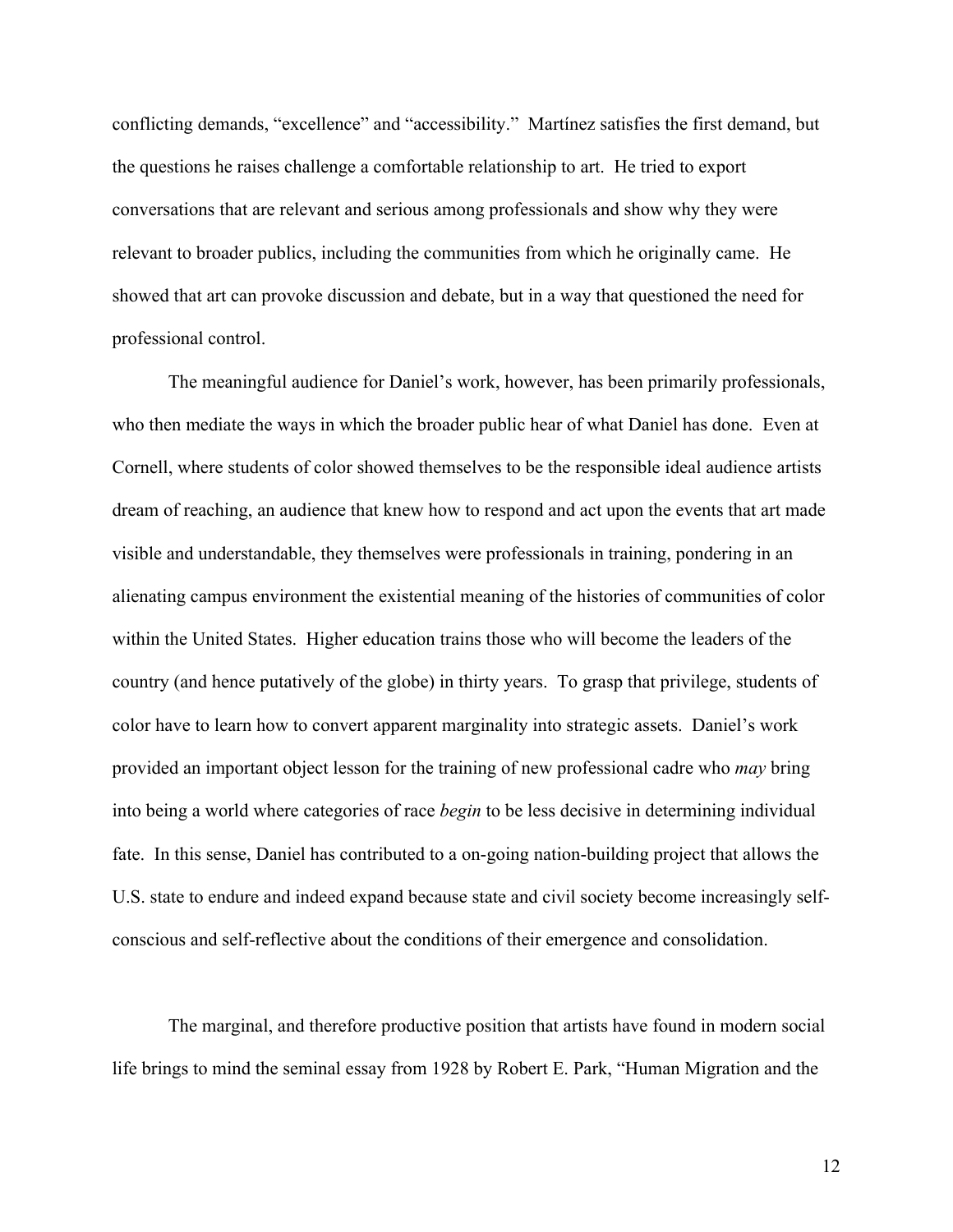Marginal Man." This is one of the first theoretical texts that posits hybridity and border-crossing as explanatory factors behind the political and economic power of the United States. Park, the principal figure in the sociology department at the University of Chicago, rebuffed fellow Anglo-Americans who naively believed that either religious or racial purity could have been the foundation of the greatness the United States enjoyed. Ten years later in a follow-up essay, he wrote, "Inevitably [the marginal man] becomes, relative to his cultural milieu, the individual with a wider horizon, the keener intelligence, the more detached and rational view-point. The marginal man is always relatively the more civilized human being."

Innovation is the product of those who stand at the margins and are most easily able to move between cultures. In the twentieth century, the innovators would move between races as well as cultures. They were mulattos and mestizos in the Americas and Eurasians in the old world. Given the racial and ethnic politics of the United States in the 1920s, Park's argument could have had little immediate practical effect in his own country, but he helped prepare the ground for changes decades later. His arguments found a more receptive readership among Latin American intellectuals such as Manuel Gamio. Park's formulations challenged stereotypes that the primary impediment to progress in Mexico had been the mass of impoverished Indian or mixed-blood peasants. If Park were right, the primary force for modernization would be found in communities that appeared marginal. They needed access to a technical education that would provide skills for solving themselves their most basic problems.

In the Latin American situation, Park's concept of "marginal man" escaped its initial racial and ethnic setting however to take into account differing levels of education and social mobility. The marginal man was the individual who could move between the value systems of his indigenous roots and the scientific and technological knowledge available from the broader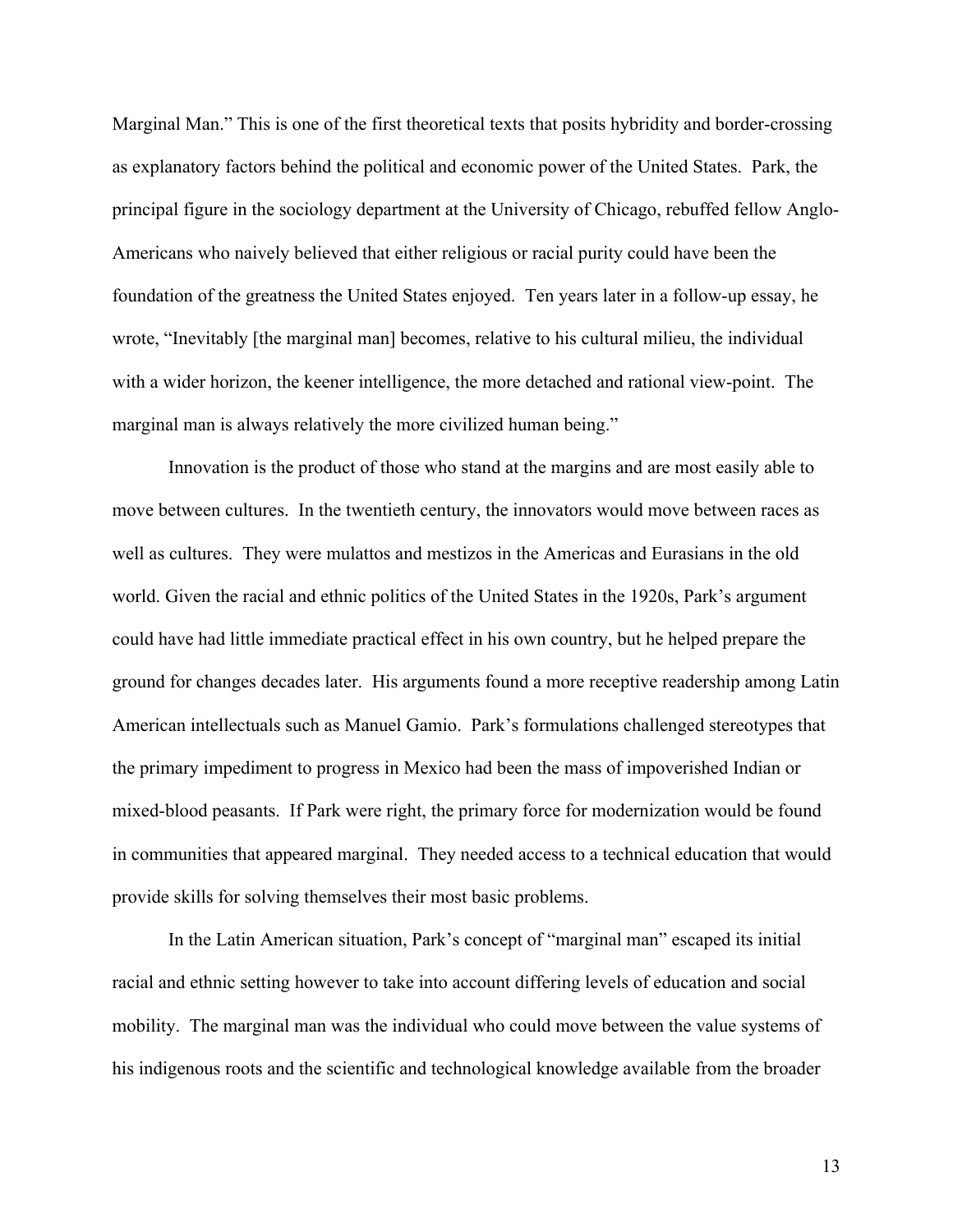world. His productivity rested in his becoming marginal to both and thus able to cobble together a creative understanding of the world. His imagination worked with the fragments of diverse cultural legacies, both within and without his homeland, to bricolage a picture of the world that was open to innovation and invention. The marginal man's example augmented the possibilities for others to dissent from the groups which insisted on social solidarity as the basis for either national or local progress.

Ramón's strategies for creativity directly confront the limitations of being part of a nation that is relatively poor and that has long made concentration of wealth and talent the central strategy for national development. He builds on alternative traditions within Mexico that have focused instead on strengthening local talent. Following this strategy, the chief resource for progress lies within each human person, and Ramón's efforts contribute to national welfare to the degree that he succeeds in challenging students, colleagues, and audiences to think more deeply about their marginality as a potential rather than as a liability.

Ramón's students will likely be the agronomists, engineers, chemists, doctors, architects, and public officials of the state in the future. The process trains them that the local must be valued and protected, that Mexicali can develop things of worth and take them to other parts of the world. A few may redirect their careers as Ramón himself had done. Mexicali, with nearly one million residents, is home to more people than Athens, Florence, Venice, or Amsterdam had during their golden ages. Unless we hold that the distribution of talent in the human race has shrunk radically in the last several centuries, Mexicali should be as vital an intellectual and aesthetic center as these cities have been. It would be but one of many, but its ambitious, talented citizens would no longer think automatically of migrating to Mexico City, or Los Angeles, or New York, or even to Tijuana, which has lately been developing into the metropolis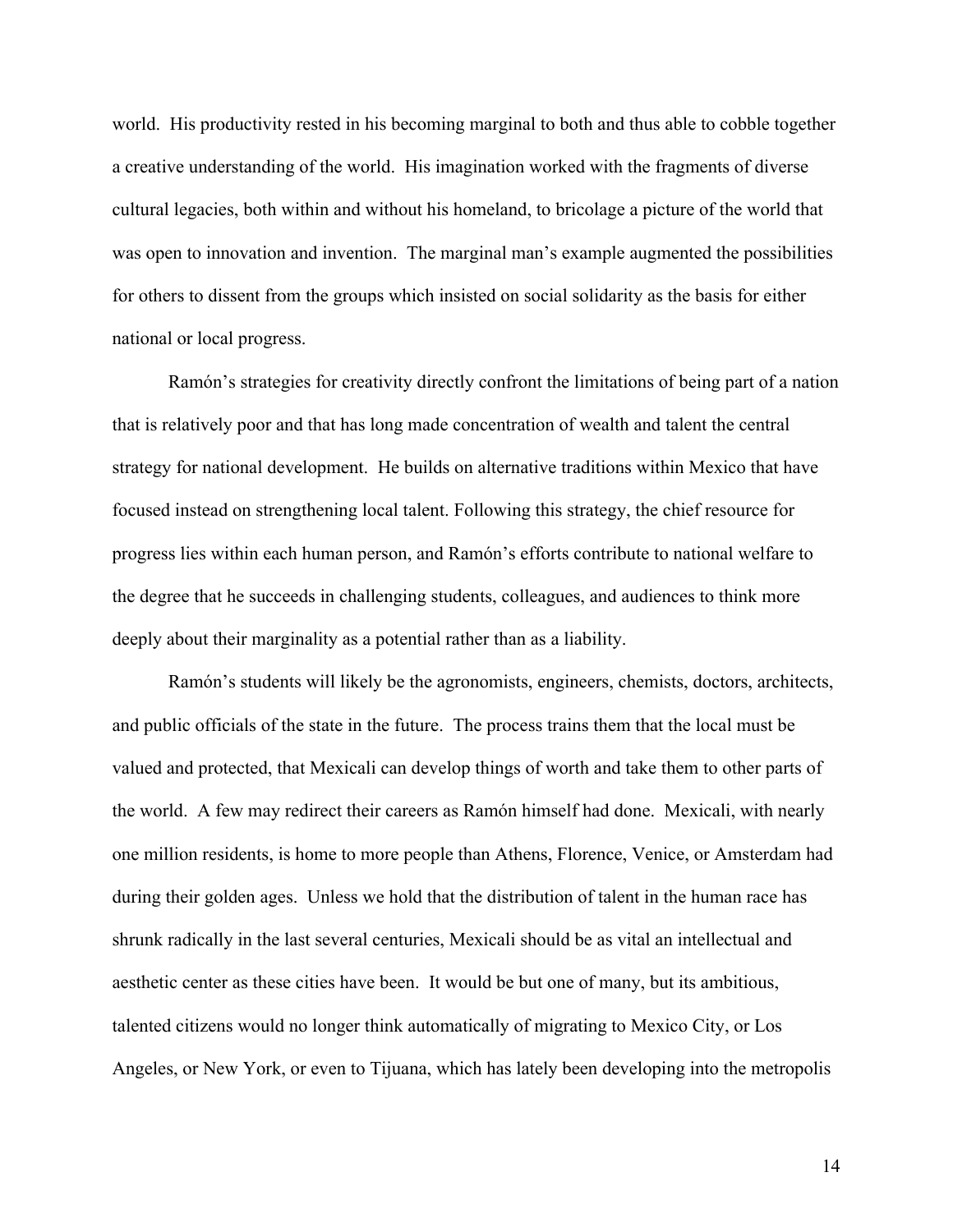of the Mexican Northwest. Cultural capitals are concentrations of mercantile opportunities. Culture in this sense is defined by the size of the market for consumption rather than by the potential for creativity.

Tamayo works in hope of a renaissance, the rebirth of which involves a network of local sites, in exchange and interaction, but each developing the rich potential that the imaginations and talents of their populations already possess. Mexicali is provincialized when its leaders assume that the practical tasks of nation building require the city to develop primarily for maquiladora production. *"To include everybody is not a characteristic of contemporary culture," [TAPE 4]* he believes. That distribution of labor, which then drives the educational process, inevitably directs many residents away from their homes in order to find opportunity. As a nationalist, he says, *"More than to protect Mexican culture, I want to share it, take it out, and let others enjoy it." [TAPE 5]*

Tamayo has defined his work with theater form as a practice of anti-spectacle. The theater practitioner, be she performer or director, relearns the resources that she as an individual can master and deploy to a small, intimate audience. To embrace the anti-spectacle is to accept the inevitability of limitations in any human situation and make one's marginality the basis for exploring what one's capacities might be in any real situation.

The nation's structuring role in the careers of Tamayo and Martínez is obvious, but it remains unmarked in their accounts largely or in the ways in which critics discuss them. Art and education appear as if they were the same thing in our two countries. The role of the nation is found in the grammar or syntax and the possibilities that allows. Art as a profession aspires to be a form of universal knowledge that by channeling the human imaginative capacity offers a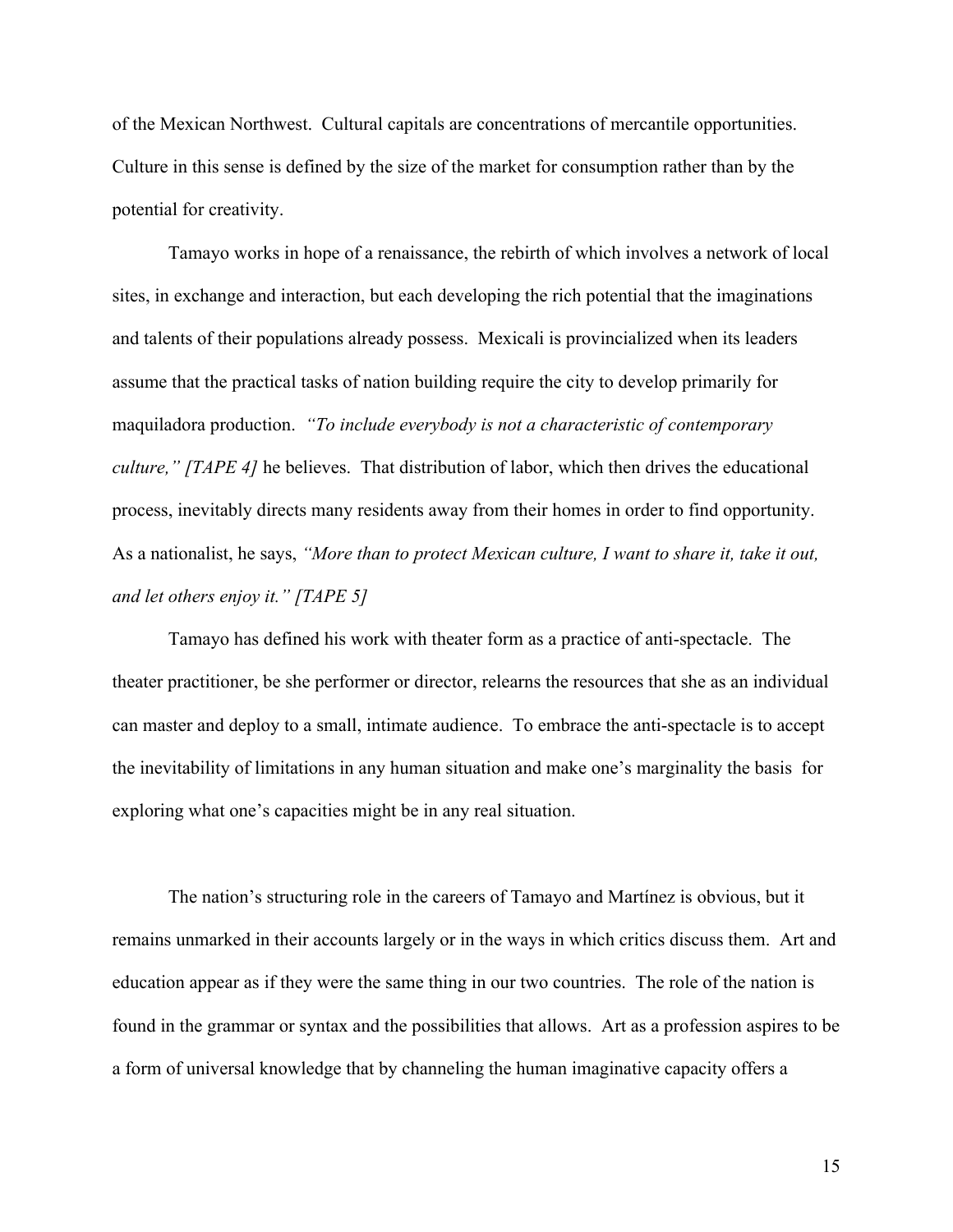challenge to what actually exists, to see what is not yet, but could be.

A highlight of the 1997 in-Site exhibition in San Diego and Tijuana was Marcos Ramírez ERRE's *Toy an Horse*, a thirty-foot tall, two-headed wooden horse straddling the border at San Ysidro, reputedly the most heavily trafficked international frontier crossing in the world. Effecting a clever English-language pun, ERRE called up nativist concerns in the United States that immigration had become a Trojan horse sapping national integrity. ERRE however visually reminded his audience of border-crossers, both U.S. and Mexican citizens, that the horse pointed both directions. If the border symbolized danger, certainly Mexico was as vulnerable as the U.S. to unwanted changes, perhaps more so given its weaker economic condition and the relatively greater fragility of its political structures. The piece asked its viewers who else could be the secreted warriors threatening the future of Mexico and the United States but themselves, the fifty thousand tourists, businessmen, shoppers, government officials, and workers who daily cross the border at San Ysidro.

ERRE's joke from 1997 provided a reminder that interchange between any two nations is a living process involving thousands of discrete acts by people with sundry motivations and intentions. Given that interpretation as a possible reading of the piece, it is necessary nonetheless to remember that the work was produced within a particular social structure that has its own relation to the border. If artists arrive at a telling formulation about borders, nations, and the mixtures they create, this is not because they have reproduced observable facts. Imagination has thrown forth an alternative way of seeing that stands in opposition to what can be observed, as much as ERRE's *Toy an Horse* stood over the actual business of crossing the international border. While it was installed, ERRE's piece in no way changed the process of passing between the U.S. and Mexico, though it may have sparked a variety of interior changes among the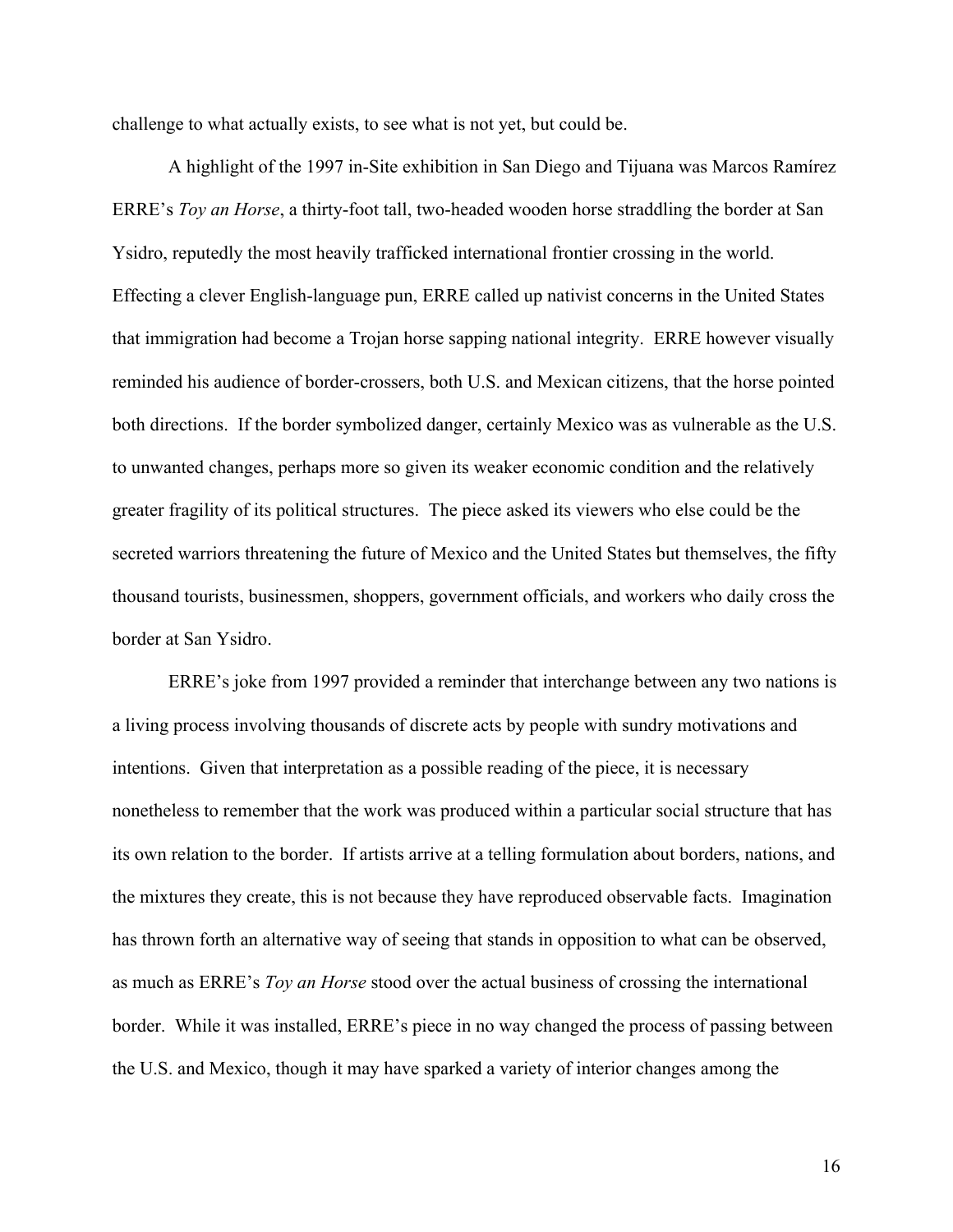hundreds of thousands who saw it. We do not turn to artists or writers for policy recommendations but for relief, incitement, provocation; they give an alternative that can reduce complex, often intractable realities to images with the power to put ideas back into play.

Art has had a privileged role in cross-border cultural experimentation because most art works are not dependent on language. They appeal more directly to our sensory capacities to provoke ideas and responses, which we will then articulate through conversation and criticism in our respective languages. Literature provides a more difficult challenge for the process of constructing a shared culture across borders. Linguistic communities form markets. The question of what gets translated and thus be shared is governed by a variety of institutions, many commercial, some educational, philanthropic, or governmental. Much, maybe all of the junk of U.S. culture finds its way into the markets of other nations. Very little of either the popular or the high literary culture of Mexico finds an English-language publisher. Certainly the masterpieces of Mexican literature are available and thirty years ago, when Latin American novels were in vogue during the period of the "boom," they were read reasonably widely. The focus on "great works" is a problem frankly. We in the U.S., I'm speaking now of people who are not specialists, know Mexican literature through *Los de abajo*, *La muerte de Artemio Cruz*, the poems of Octavio Paz. The novels of Gustavo Sainz or Elena Poniatowska, to speak of only two important novelists who in the U.S. once upon a time were occasionally cited as the literature of "young Mexico" remain mostly untranslated and unknown to the broader reading public, the same for the works of Paco Ignacio Taibo, Elena Garro, Carmen Boullosa, or, well, I could go on with many other names familiar to most of you. Contemporary Mexican culture for the U.S. for the moment is focused almost entirely on Gael García Bernal, who has proven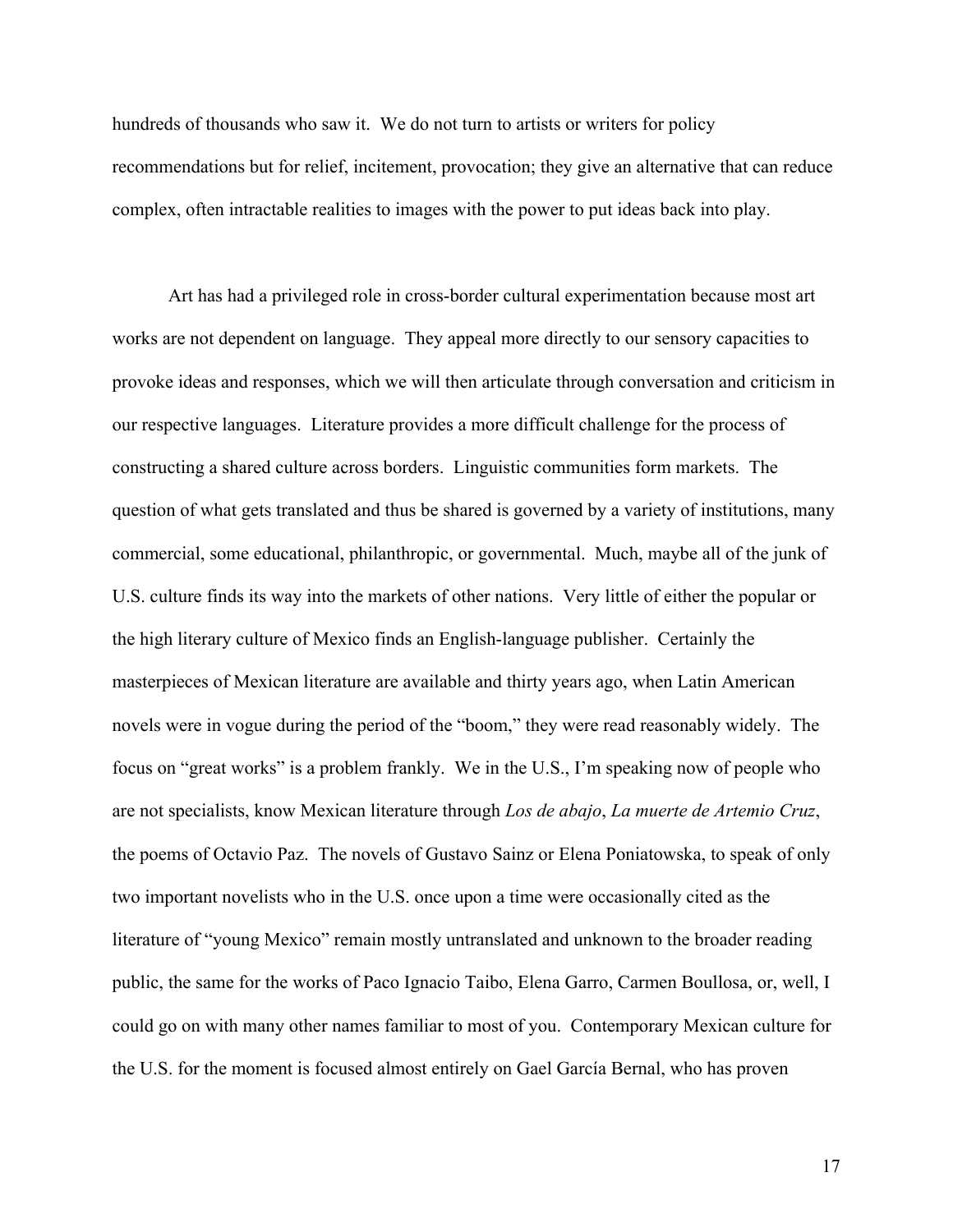international box-office appeal, but no one person can or should carry the weight of representing his nation's culture.

What of our regional literature? *Tijuanenses* by Federico Campbell has been translated and published by University of California Press, but not yet *Transpeninsular* or the other evocative works Campbell has written. *Espantapájaros* by Gabriel Trujillo Muñoz is a wonderful book playing with and subverting the conventions of *X-Files* and *Alien*. The novel could indeed be the basis for an entertaining movie saying something most English-speaking North Americans don't hear but in a genre entirely suitable for popular audiences. Its basic storyline focuses on a secret military plan to genetically engineer raptors into highly intelligent, highly lethal secret weapons. Parts of the novel, particularly its use of the border and the role of indigenous peoples in resolving the drama are quite different from what's shown on TV or in the movies in the U.S., but Trujillo Muñoz's approach is fresh, appealing, and consistent with popular taste in both countries. A Hollywood movie based on *Espantapájaros* would be a good sign that a new popular culture might be emerging from the interaction of our two nations. Since 1987, Dr. Trujillo Muñoz has worked with Harry Polkinhorn of San Diego State University to issue volumes of writing from and on the border, published under the imprint of Binational Press/Editorial Binacional, a joint project of San Diego State University and the Universidad Autónoma de Baja California.

Those volumes and that series point in a direction where I think we must go, though university presses have limited resources and their purposes are shaped by the educational missions of their respective schools. The point I want to underscore is what I found most interesting about this series. It gives us *writing* instead of *literature*. People of today share their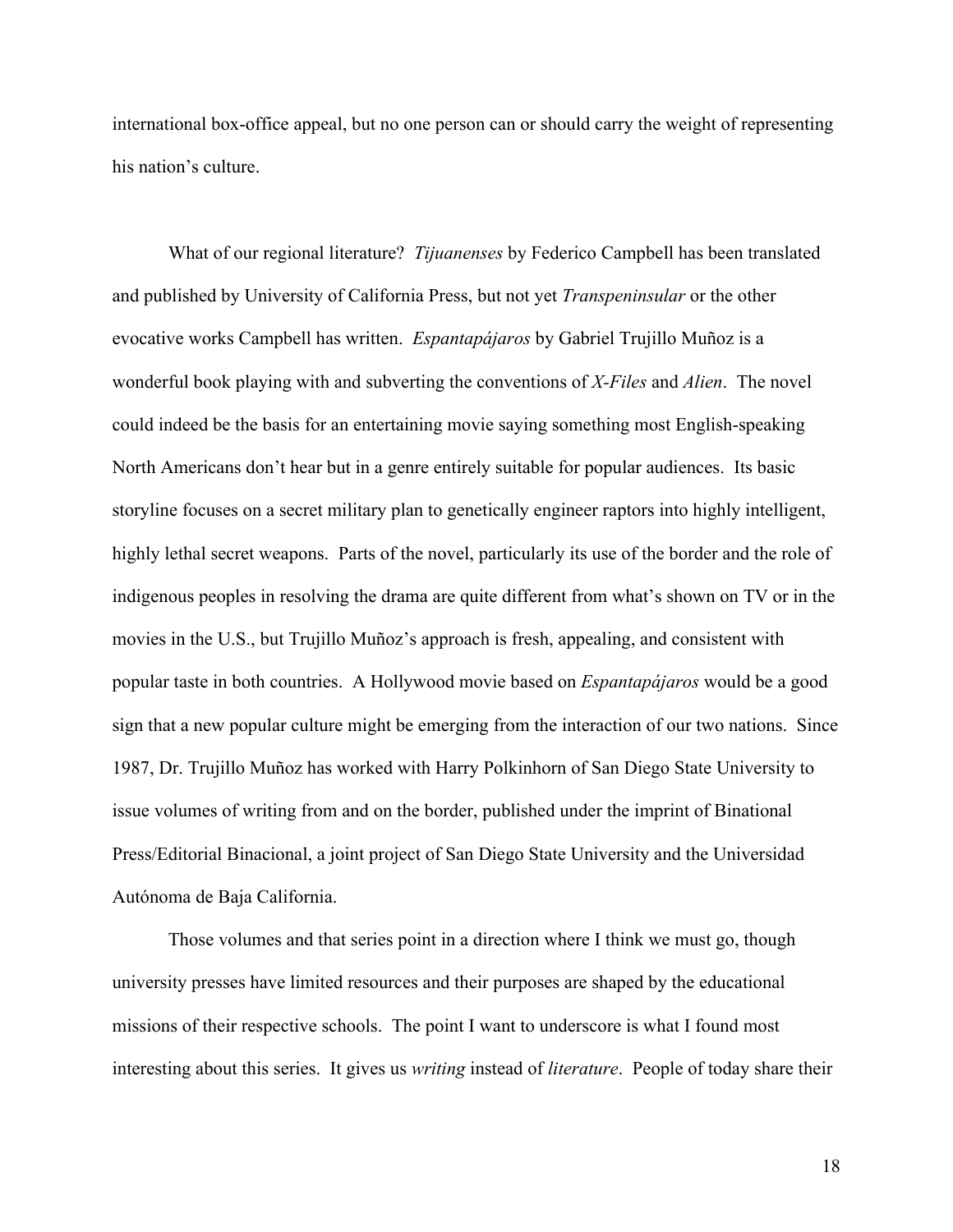thoughts and experiences, their fantasies, fears, and desires. People talk to each other through the printed page, people who are located in specific places that are defined by their nations, connected and separated by a border, groping across the deficiencies of two languages to speak about lives as both an inheritance and a process of self-creation.

I'm defining *writing* as a form of linguistic expression that is by nature ephemeral and situated in historically specific contexts. The problem with literature is that "great books" become metonyms for the nation and a system of signs that mystify life in that nation. *Los de abajo* is not Mexico, any more than *The Great Gatsby* is the United States. As writing they are both wonderful, as literary monuments they participate in substituting national ideologies for shared experiences. I want to turn to another English-language North American writer from the early twentieth century who, I believe, provided a very different example for thinking about culture, either internally to a nation or across the boundaries that nations have erected and political scientists theorized in a process of defining "external enemies."

In his set of twenty-one essays *In the American Grain*, published in 1925, William Carlos Williams savaged the concept of "American literature." There was absolutely nothing of interest to him in the concept and very little of value for contemporary people in the books taught and marketed as the classics of his nation's literature. He proposed instead another concept, "New World writing," which he then used to unfold a story, not only of writers but of men and women of action, players in constructing (or destroying) our nations. By "New World," he certainly was referring to something analogous to José Martí's "nuestra América" but with the idea of once again reintegrating Anglo-America back into the continent which its leaders have defined as alien and threatening. I think by "new world" he also meant something quite distinct: that every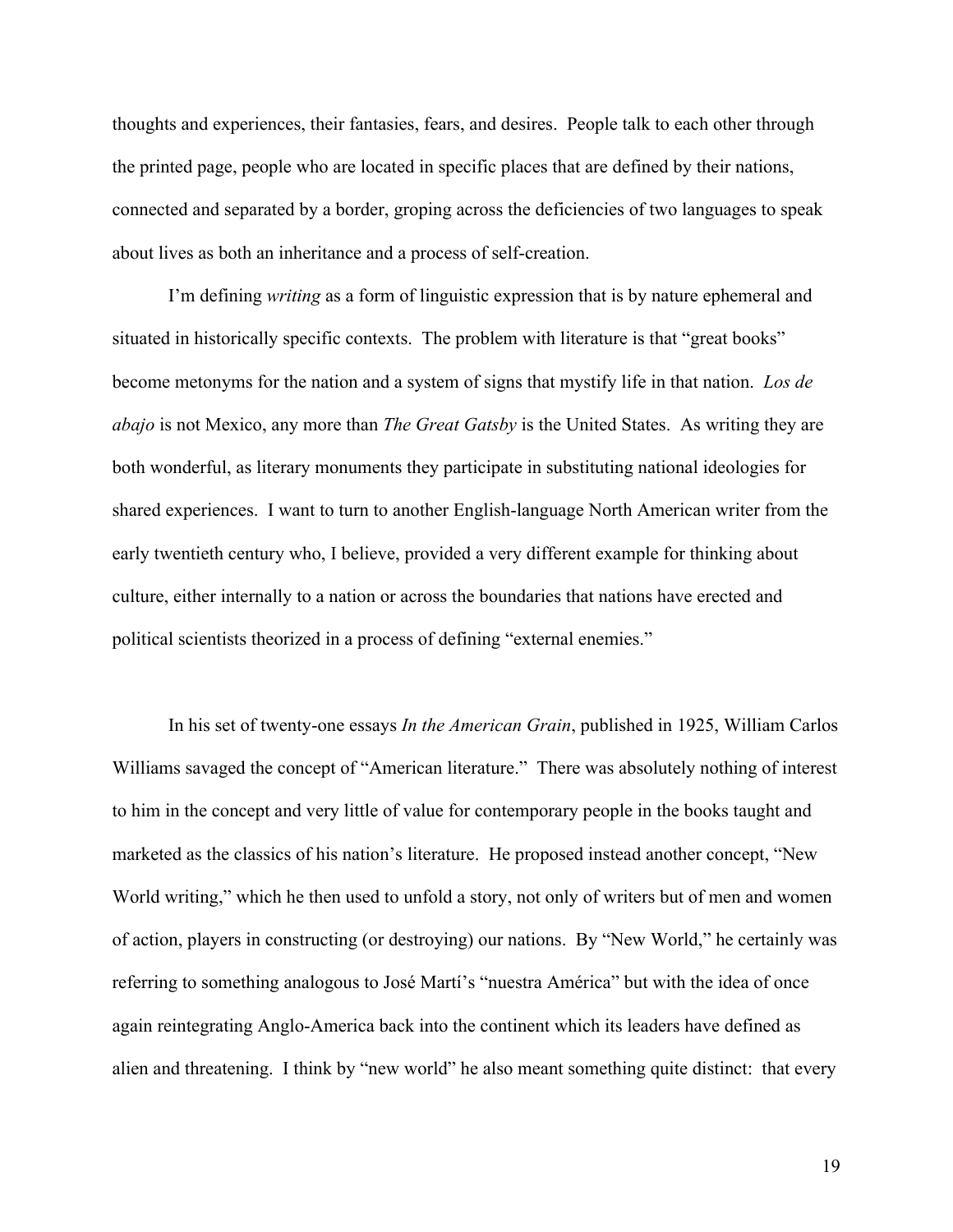generation, every locale, every community has to create itself as it moves forward, as the systems of social relationships orchestrating the exchanges between different people and different peoples keeps changing. "New world" status is not anything unusual, it is a norm of human existence. Williams also challenged the idea that language ever easily expresses who we are or where we have been, particularly in the Americas, since only a very few of us speak a language that is truly ours. We have to make ours the languages our nations insist define who we are.

Williams's world in his own writing was neither the United States of America as such, nor the Americas. His standpoint was and remained for his career, the very particular location of Paterson, New Jersey, a working-class factory town where he practiced as a doctor, a *place* that he refused to confuse with imaginary national or transnational *spaces*.

His writing was a way for him to make visible to himself the force fields intersecting all around him in his everyday life. When he spoke of the limitations of language and the difficulties of working with English he started from the very basic fact of his life that the patients who came to see him spoke more than thirty languages at home. They were sick or dying and they had to communicate to him information he needed to make a diagnosis in English, a language that even in the best of circumstances was uncomfortable for them. Often he had to rely on small children to interpret what their relatives were saying. Even when he could speak directly, when patients were native English, Spanish, or French speakers, their use of the language was not the same as his; there was no certainty that they understood each other. The severity of the situation actually made it more likely that misunderstanding, misinterpretation would happen. This cross-cutting multiplicity of language, meaning, intent formed a major strand of Williams's greatest work *Paterson*, which reads as if written for the world of today, which of course it was, as we are all still floundering in the "national moment."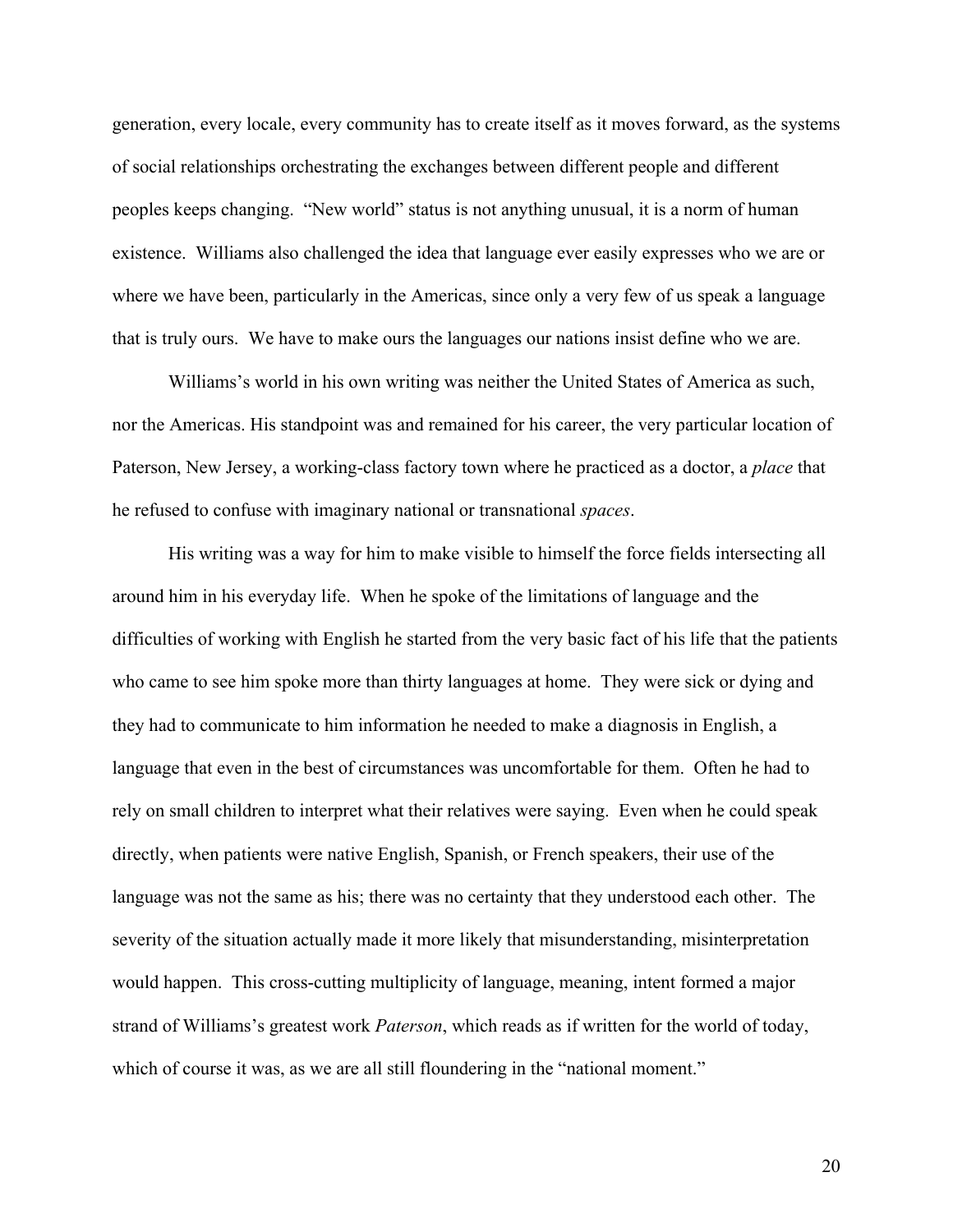In Williams's America, there was no such thing as a language that articulated ideas, feelings, experiences clearly. There was no such thing as a national language that united one and all (except the "internal enemies") into a shared community. The national language was artificial and learned for certain official circumstances where personal fears and desires were to be subordinated to something grand, something so wonderful and mysterious that only it, the Nation, could confer meaning to lives which otherwise would be just random and unstructured. Williams came up with the idea, influenced in part by his exchanges with Octavio Paz as well as his reading in the history of ancient indigenous civilizations, that language is glyphic. Every statement is a glyph, like those of the ancient Maya, Egyptians, or Chinese, that must be decoded for the rules governing its construction also tell you what you are supposed to do, in addition it does not and will not ever convey in and of itself all the information needed in order to know what to do. You have to guess what the secret contents are—whether you are a doctor examining a sick infant, a person crossing the border presenting him- or herself to the border control office, applying for a loan at a bank, or showing up for work and listening to your boss tell you what to do next. Language statements convey images struggling through the words to be decoded. Eloquence itself is a sign that something's wrong, because stuttering is the natural condition of new worlds attempting to come into being, stuttering that generates confused responses that in turn generate both frustration and renewed efforts to say it over again.

It is not generally what language says that will kill you. It is what it cannot say that turns fatal if you fail to pay attention to that which can be known through its *absence*. In addressing the mythologies of his nation, Williams turned to the language situations that his professional associations, both as poet and doctor, provided, and to the very local language communities of Paterson, New Jersey. These imprecise, imperfect and often puzzling languages disrupted the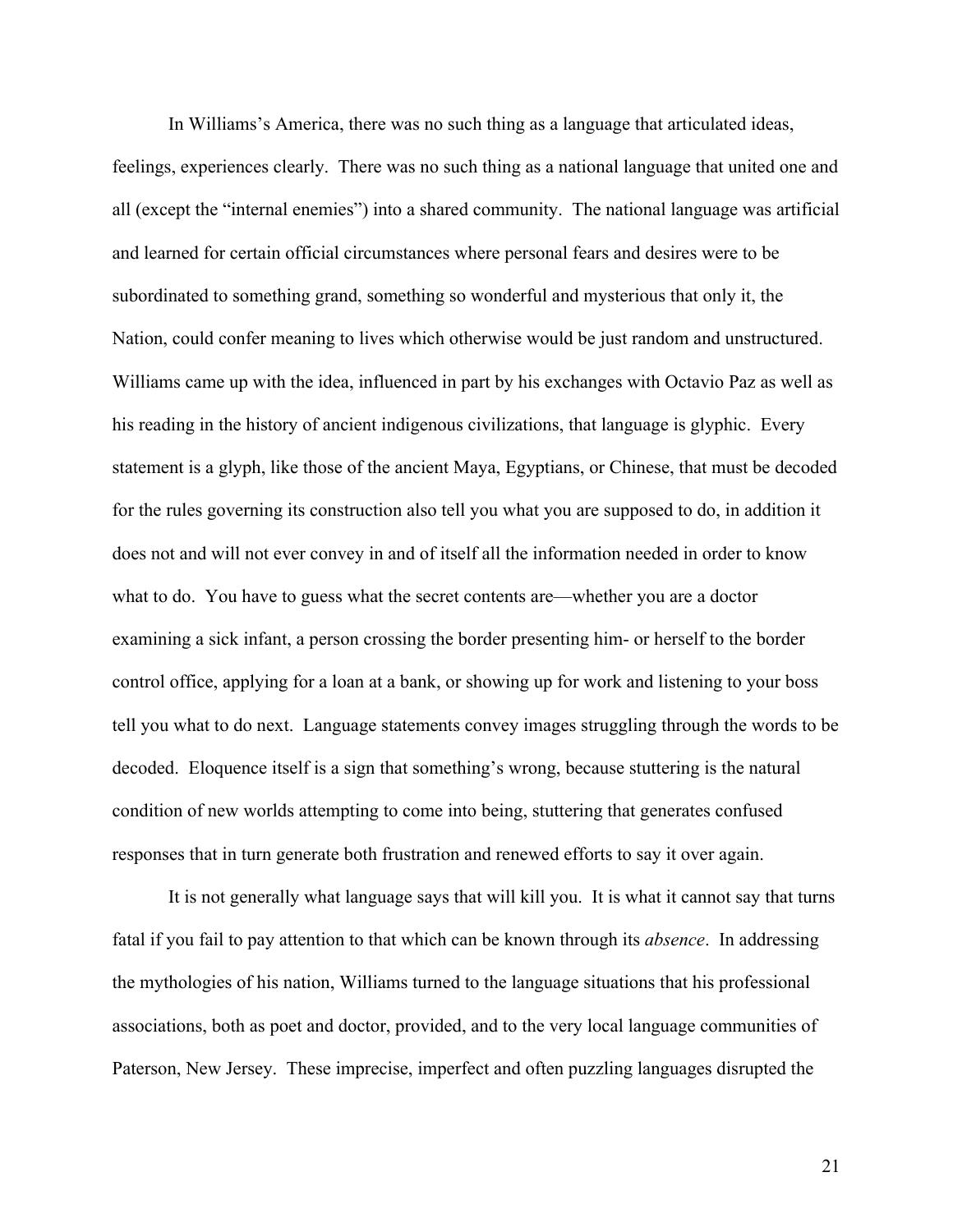certainties of the nation. In the local situation, he noted, we don't ever take for granted that language can express our full feelings, we're always struggling with the difficulties of conveying what we want, what we need, what we fear. If this is the case in the most practical, down-toearth situations, how can the nation's language of symbols and myths, pointing towards a community that is abstract and notional even if powerful, be a more secure, be the most reliable source of meaning?

"New world writing" is that which though touched by national traditions within which people live is no longer constrained by them. The concept of American literature, Williams stated categorically, is a "dead layer" covering "the ground." Where we live everyday is smothered by signs and symbols that claim to be ours but are alien. The poet he noted is a craftsman of language. He or she cannot accept meaning given from "outside one's place." To listen attentively to the languages that are actually used and then to construct a picture of the meanings people are struggling and often failing to form, transmit, or decipher as they move through the problems of their lives is not to fall into uncertainty or "mixed messages." It is not even to abandon the idea of widely shared human interests and needs, for it is precisely what blocks communication that makes communication a necessary feature of human life. It is to say however that we must take the place "where we stand" (his phrase) as the place to start to yield whatever generalizations might be meaningful, that is actionable, in a given relationship.

"Americans have never recognized themselves," he wrote towards the conclusion of *In the American Grain*. "How can they? It is impossible until someone invent the original terms. As long as we are content to be called by somebody else's terms, we are incapable of being anything but our own dupes."

If the goal of exchange is to become more capable of dealing with the always difficult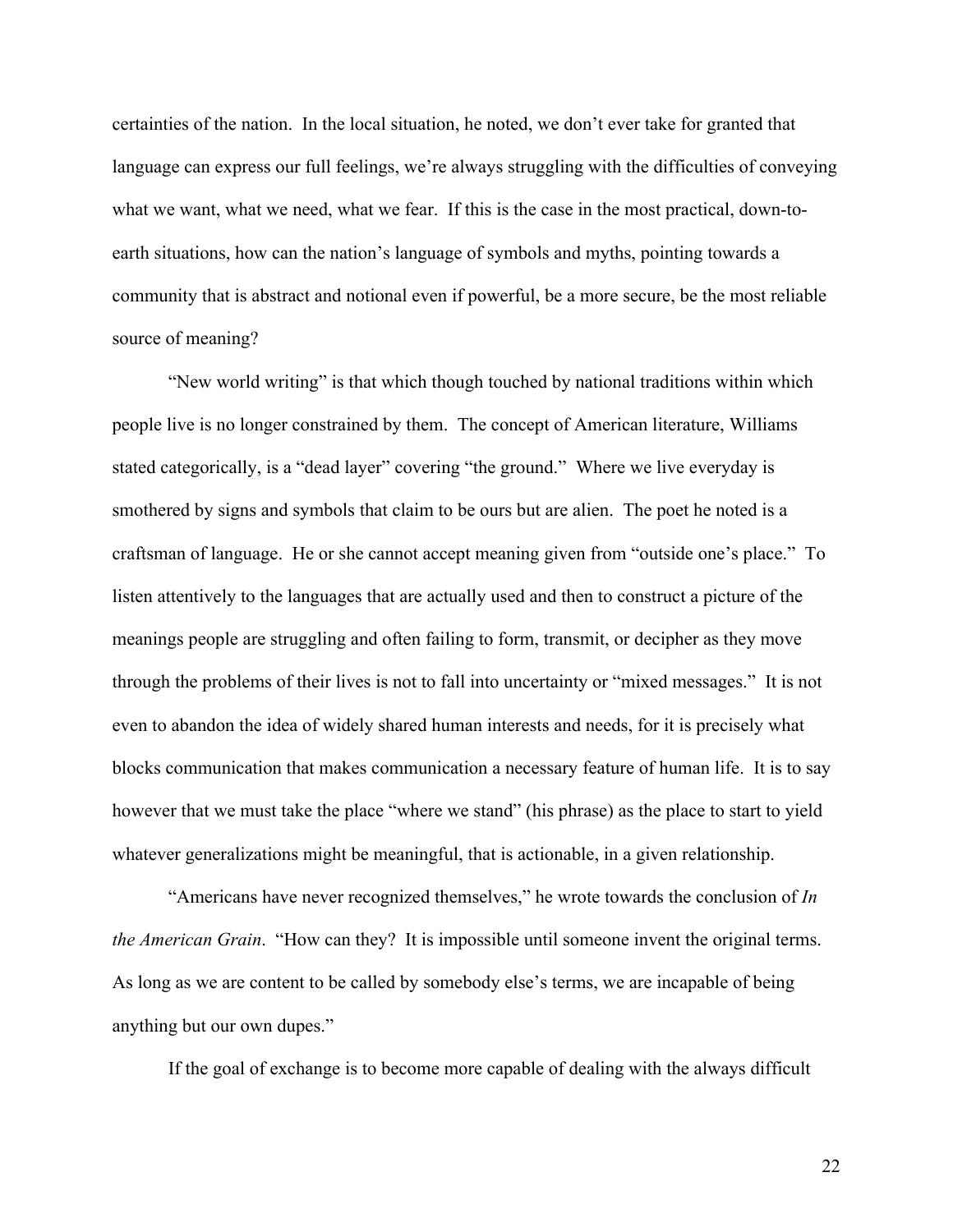challenges of life, then we don't need a border *literature* or a border *art* to be monumentalized, admired, and studied. We need border writing, border performances, that might start with the exchanges occurring when people do what they have to do—much like what ERRE did with *Toy an Horse*, or what Tamayo and Martínez have done in their responses to the dilemmas of local community. Williams's vision was utopian. He rejected the reality of hierarchy to savor the possibility of open-ended connection. But how can exchange occur when people don't share the same language? Williams's answer to that was, don't worry, *none* of the languages available to Americans as Americans are their own or ever will fully be. The basic tools human beings have for sharing are inadequate and always have been, but somehow people still manage to share much of the time.

The art work, whether it is an object, a novel or poem, an essay or a performance, is a special kind of sharing that presents a proposition about how to put aspects of the world in relation with each other. Individual responses are experiments into the "as if" conditions posited in an aesthetic work to determine if the work has provided them a form of self-knowledge that they can use. The success of an artist presupposes that the work has provided a way of thinking about the self in its world that has proven meaningful to others—even though they do not usually have the kind of direct communication of two people face to face.

Art has provided a place for audiences to experience what it *might* mean to live in a world with less restrictive boundaries. In the still imaginary postborder future, the citizenship of artists would become secondary to their participation in organizations dedicated primarily to creating a common cultural life transcending national borders. The claims of modern and contemporary art practice point strongly to that goal, and have for *generations*, but the